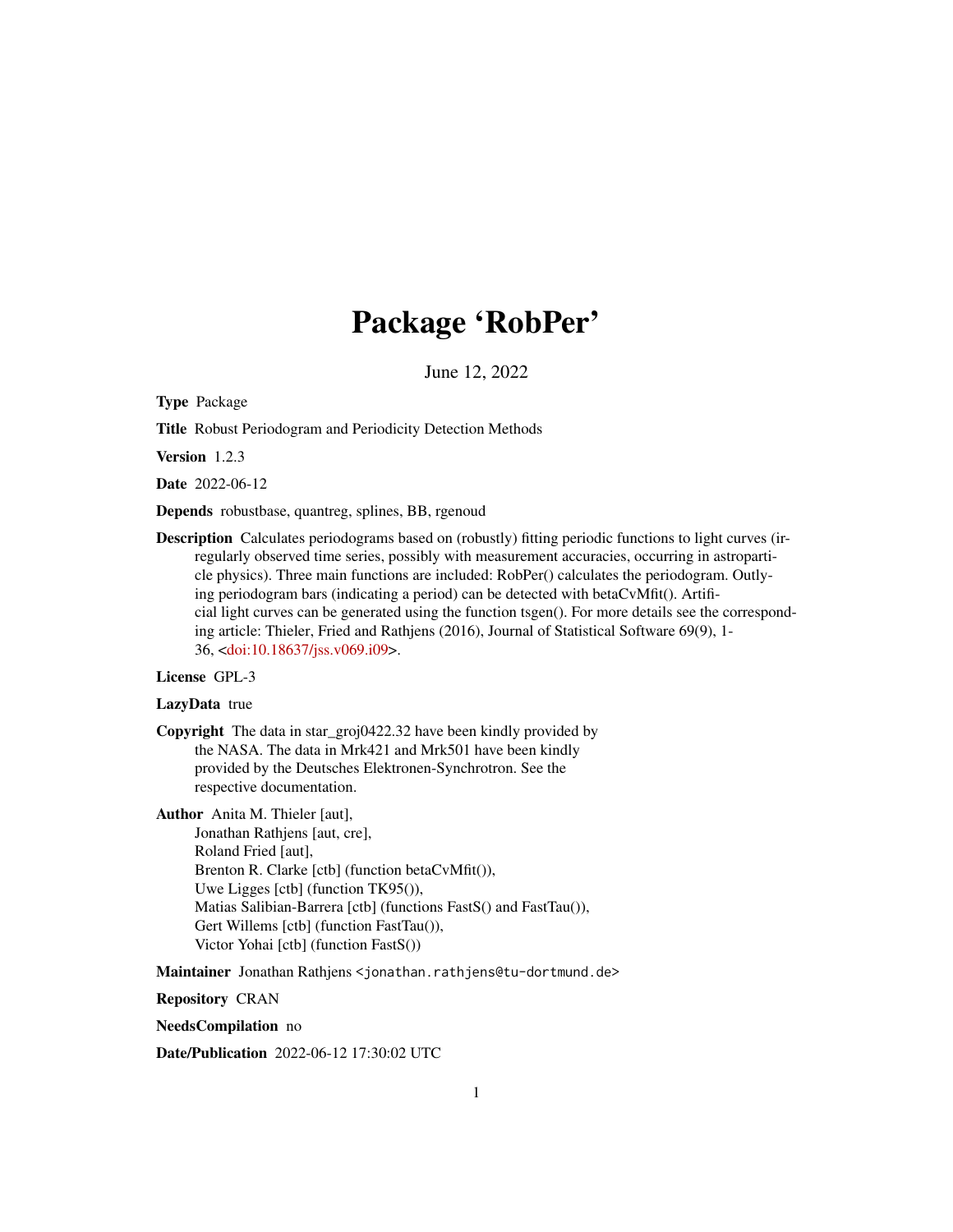# <span id="page-1-0"></span>R topics documented:

| Index | 32             |
|-------|----------------|
|       |                |
|       |                |
|       |                |
|       |                |
|       |                |
|       |                |
|       |                |
|       |                |
|       |                |
|       |                |
|       |                |
|       |                |
|       |                |
|       | $\overline{7}$ |
|       |                |
|       |                |

<span id="page-1-1"></span>RobPer-package *The RobPer-package*

# **Description**

Calculates periodograms based on (robustly) fitting periodic functions to light curves and other irregulary observed time series and detects high periodogram bars.

# Details

| Package: | RobPer     |
|----------|------------|
| Type:    | Package    |
| Version: | 1.2.2      |
| Date:    | 2016-03-27 |
| License: | $GPI - 3$  |
|          |            |

Light curves occur in astroparticle physics and are irregularly sampled times series  $(t_i, y_i)_{i=1,\dots,n}$ or  $(t_i, y_i, s_i)_{i=1,\dots,n}$  consisting of unequally spaced observation times  $t_1, \dots, t_n$ , observed values  $y_1, \ldots, y_n$  and possibly measurement accuracies  $s_1, \ldots, s_n$ . The pattern of the observation times  $t_i$ may be periodic with sampling period  $p_s$ . The observed values  $y_i$  may possibly contain a periodic fluctuation  $y_{f,i}$  with fluctuation period  $p_f$ . One is interested in finding  $p_f$ . The measurement accuracies  $s_i$  give information about how precise the  $y_i$  were measured. They can be interpreted as estimates for the standard deviations of the observed values. For more details see Thieler et al. (2013) or Thieler, Fried and Rathjens (2016).

This package includes three main functions: RobPer calculates the periodogram, possibly taking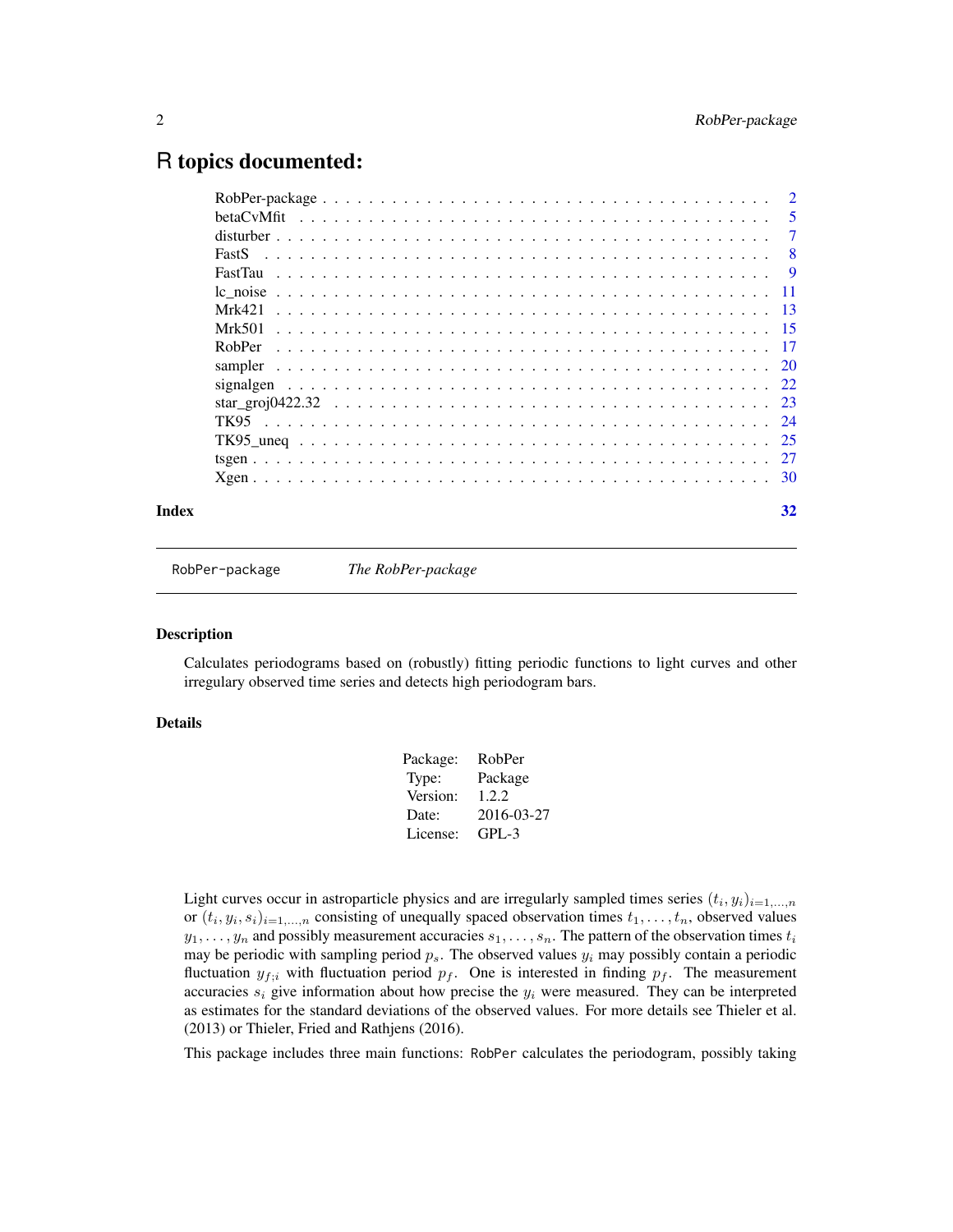#### <span id="page-2-0"></span>RobPer-package 3

into account measurement accuracies. With betaCvMfit, outlying periodogram bars (indicating a period) can be detected. This function bases on robustly fitting a distribution using Cramér-von-Mises (CvM) distance minimization (see also Clarke, McKinnon and Riley 2012). The function tsgen can be used to generate artificial light curves. For more details about the implementation see Thieler, Fried and Rathjens (2016).

A preliminary version of this package is used in Thieler et al. (2013). The FastS-function and the FastTau-function presented here are slightly changed versions of R-Code published in Salibian-Barrera and Yohai (2006) and Salibian-Barrera, Willems and Zamar (2008).

The financial support of the DFG (SFB 876 "Providing Information by Resource-Constrained Data Analysis", project C3, and GK 1032 "Statistische Modellbildung") is gratefully acknowledged. We thank the ITMC at TU Dortmund University for providing computer resources on LiDO.

#### Author(s)

Anita M. Thieler, Jonathan Rathjens and Roland Fried, with contributions from Brenton R. Clarke (see [betaCvMfit](#page-4-1)), Matias Salibian-Barrera, Gert Willems and Victor Yohai (see [FastS](#page-7-1) and [FastTau](#page-8-1)) and Uwe Ligges (see [TK95](#page-23-1)).

Maintainer: Jonathan Rathjens <jonathan.rathjens@tu-dortmund.de>

#### References

Clarke, B. R., McKinnon, P. L. and Riley, G. (2012): A Fast Robust Method for Fitting Gamma Distributions. Statistical Papers, 53 (4), 1001-1014

Salibian-Barrera, M. and Yohai, V. (2006): A Fast Algorithm for S-Regression Estimates. Journal of Computational and Graphical Statistics, 15 (2), 414-427

Salibian-Barrera, M., Willems, G. and Zamar, R. (2008): The Fast-tau Estimator for Regression. Journal of Computational and Graphical Statistics, 17 (3), 659-682

Thieler, A. M., Backes, M., Fried, R. and Rhode, W. (2013): Periodicity Detection in Irregularly Sampled Light Curves by Robust Regression and Outlier Detection. Statistical Analysis and Data Mining, 6 (1), 73-89

Thieler, A. M., Fried, R. and Rathjens, J. (2016): RobPer: An R Package to Calculate Periodograms for Light Curves Based on Robust Regression. Journal of Statistical Software, 69 (9), 1-36, <doi:10.18637/jss.v069.i09>

#### Examples

```
# Generate a disturbed light curve:
set.seed(22)
lightcurve <- tsgen(ttype="sine",ytype="peak" , pf=7, redpart=0.1, s.outlier.fraction=0.1,
    interval=TRUE, npoints=200, ncycles=25, ps=20, SNR=3, alpha=0)
# Plotting the light curve (vertical bars show measurement accuracies)
plot(lightcurve[,1], lightcurve[,2], pch=16, cex=0.5, xlab="t", ylab="y",
    main="a Light Curve")
rect(lightcurve[,1], lightcurve[,2]+lightcurve[,3], lightcurve[,1],
   lightcurve[,2]-lightcurve[,3])
# The lightcurve has a period of 7:
```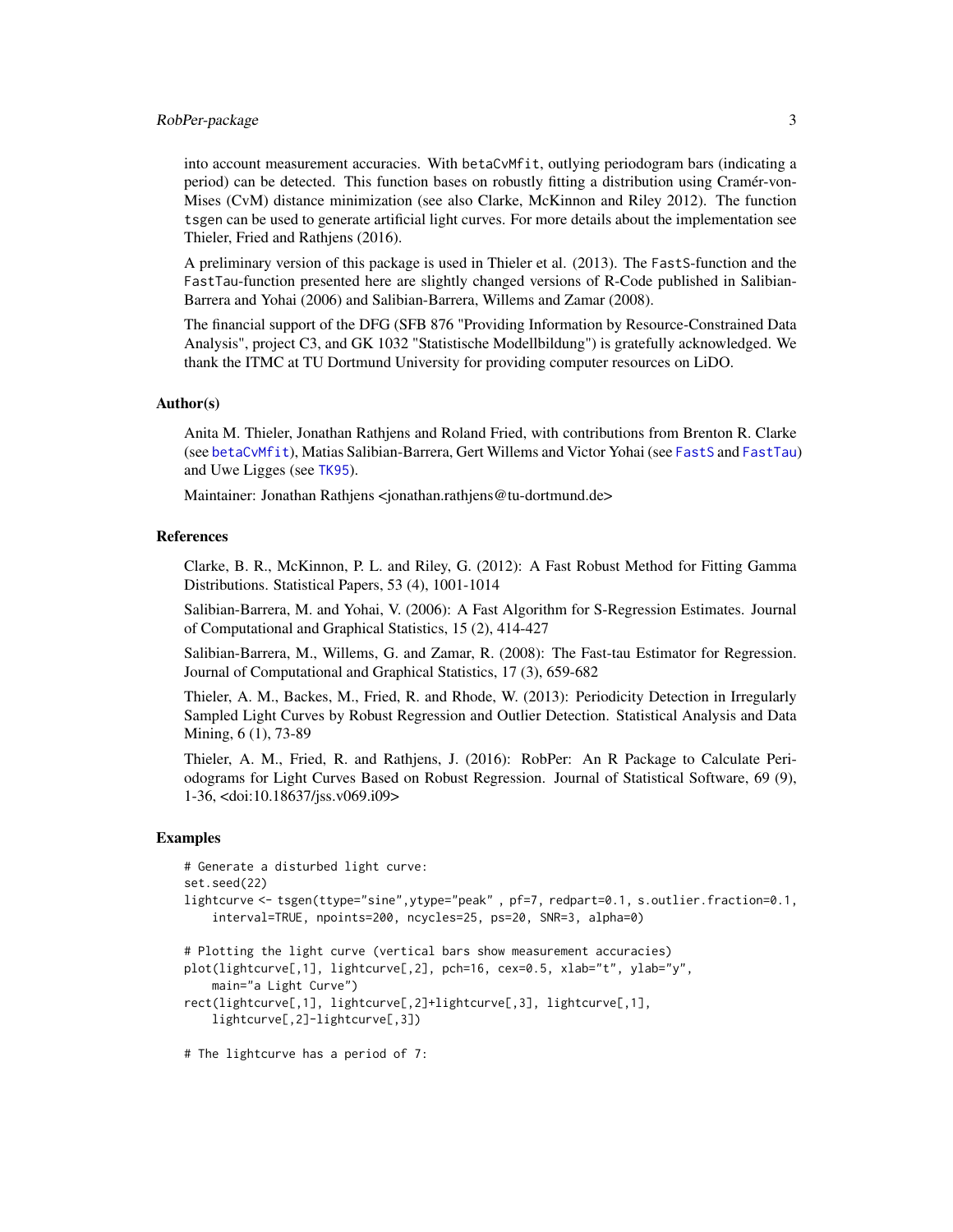```
plot(lightcurve[,1]%%7, lightcurve[,2], pch=16, cex=0.5, xlab="t", ylab="y",
    main="Phase Diagram of a Light Curve")
rect(lightcurve[,1]%%7, lightcurve[,2]+lightcurve[,3], lightcurve[,1]%%7,
    lightcurve[,2]-lightcurve[,3])
# Calculate a periodogram of a light curve:
PP <- RobPer(lightcurve, model="splines", regression="huber", weighting=FALSE,
    var1=FALSE, periods=1:50)
# Searching for extremely high periodogram bars:
betavalues <- betaCvMfit(PP)
crit.val <- qbeta((0.95)^(1/50),shape1=betavalues[1], shape2=betavalues[2])
hist(PP, breaks=20, freq=FALSE, ylim=c(0,100), xlim=c(0,0.08), col=8, main ="")
betafun <- function(x) dbeta(x, shape1=betavalues[1], shape2=betavalues[2])
curve(betafun, add=TRUE, lwd=2)
abline(v=crit.val, lwd=2)
# alternatives for fitting beta distributions:
# method of moments:
par.mom <- betaCvMfit(PP, rob=FALSE, CvM=FALSE)
myf.mom <- function(x) dbeta(x, shape1=par.mom[1], shape2=par.mom[2])
curve(myf.mom, add=TRUE, lwd=2, col="red")
crit.mom <- qbeta((0.95)^(1/50),shape1=par.mom[1], shape2=par.mom[2])
abline(v=crit.mom, lwd=2, col="red")
# robust method of moments
par.rob <- betaCvMfit(PP, rob=TRUE, CvM=FALSE)
myf.rob <- function(x) dbeta(x, shape1=par.rob[1], shape2=par.rob[2])
curve(myf.rob, add=TRUE, lwd=2, col="blue")
crit.rob <- qbeta((0.95)^(1/50),shape1=par.rob[1], shape2=par.rob[2])
abline(v=crit.rob, lwd=2, col="blue")
legend("topright", fill=c("black","red","blue"),
    legend=c("CvM", "moments", "robust moments"), bg="white")
box()
# Detect fluctuation period:
plot(1:50, PP, xlab="Trial Period", ylab="Periodogram", type="l",
    main="Periodogram fitting periodic splines using M-regression (Huber function)")
abline(h=crit.val, lwd=2)
text(c(7,14), PP[c(7,14)], c(7,14), adj=1, pos=4)
axis(1, at=7, labels=expression(p[f]==7))
# Comparison with non-robust periodogram
# (see package vignette, section 5.1 for further graphical analysis)
PP2 <- RobPer(lightcurve, model="splines", regression="L2",
    weighting=FALSE, var1=FALSE, periods=1:50)
betavalues2 <- betaCvMfit(PP2)
crit.val2 <- qbeta((0.95)^(1/50),shape1=betavalues2[1], shape2=betavalues2[2])
plot(1:50, PP2, xlab="Trial Period", ylab="Periodogram", type="l",
    main="Periodogram fitting periodic splines using L2-regression")
```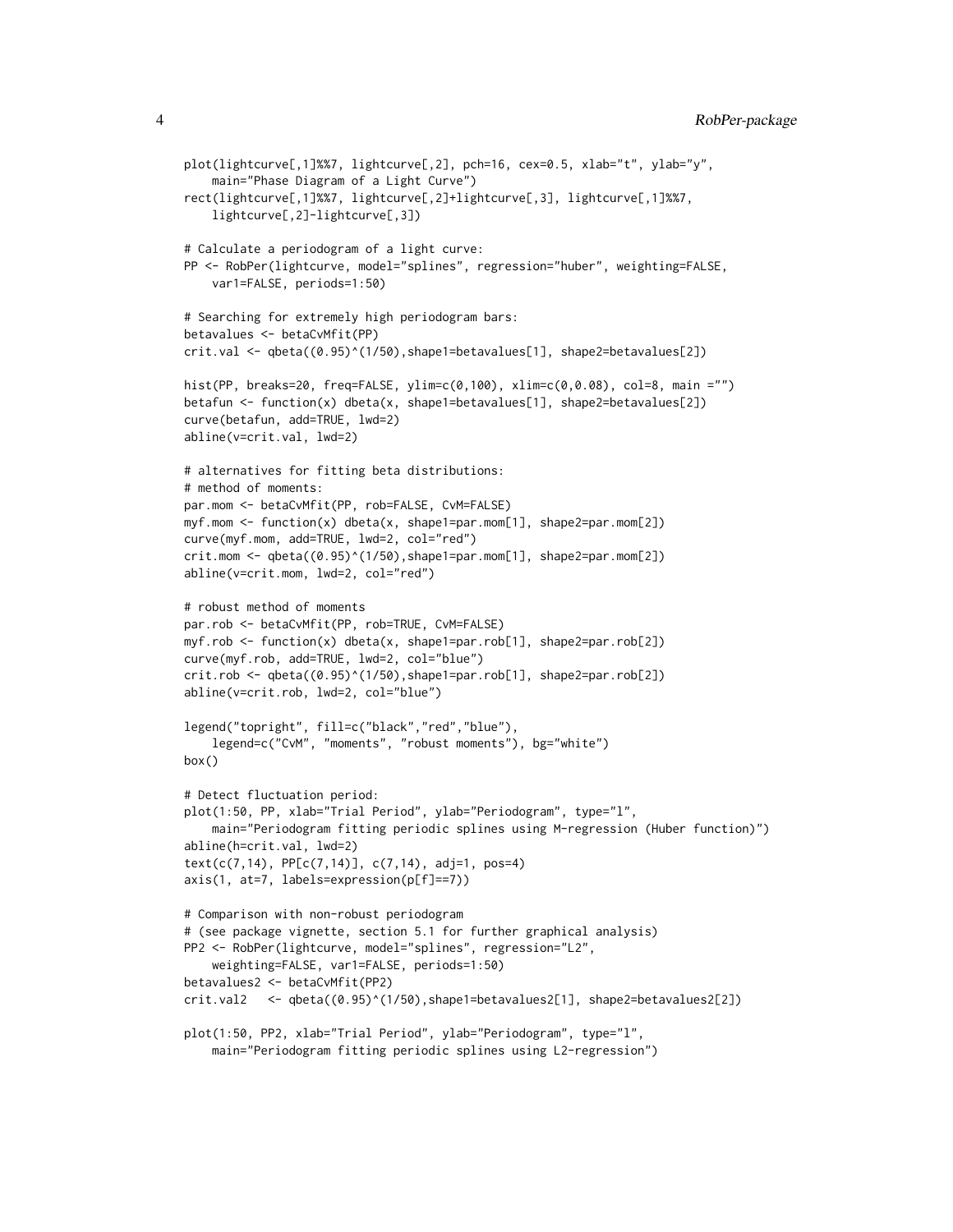#### <span id="page-4-0"></span>betaCvMfit 5

```
abline(h=crit.val2, lwd=2)
```
<span id="page-4-1"></span>betaCvMfit *Robust fit of a Beta distribution using CvM distance minimization*

### Description

Robustly fits a Beta distribution to data using Cramér-von-Mises (CvM) distance minimization.

# Usage

betaCvMfit(data, CvM = TRUE, rob = TRUE)

#### Arguments

| data | numeric vector: The sample, a Beta distribution is fitted to.                                                                                                                   |
|------|---------------------------------------------------------------------------------------------------------------------------------------------------------------------------------|
| CvM  | logical: If FALSE the Cramér-von-Mises-distance is not minimized, but only<br>moment estimates for the parameters of the Beta distribution are returned (see<br>Details).       |
| rob  | logical: If TRUE, mean and standard deviation are replaced by median and MAD<br>when calculating moment estimates for the parameters of the Beta distribution<br>(see Details). |

#### Details

betaCvMfit fits a Beta distribution to data by minimizing the Cramér-von-Mises distance. Moment estimates of the parameters of the Beta distribution, clipped to positive values, are used as starting values for the optimization process. They are calculated using

$$
\hat{a} = -\frac{\bar{x} \cdot (-\bar{x} + \bar{x}^2 + \hat{s}^2)}{\hat{s}^2},
$$

$$
\hat{b} = \frac{\hat{a} - \hat{a}\bar{x}}{\bar{x}}.
$$

These clipped moment estimates can be returned instead of CvM-fitted parameters setting CvM = FALSE.

The Cramér-von-Mises distance is defined as (see Clarke, McKinnon and Riley 2012)

$$
\frac{1}{n}\sum_{i=1}^{n} \left( F(u_{(i)}) - \frac{i-0.5}{n} \right)^2 + \frac{1}{12n^2},
$$

where  $u_{(1)}, \ldots, u_{(n)}$  is the ordered sample and F the distribution function of Beta $(a, b)$ .

# Value

numeric vector: Estimates for the Parameters a, b of a Beta $(a, b)$  distribution with mean  $a/(a + b)$ .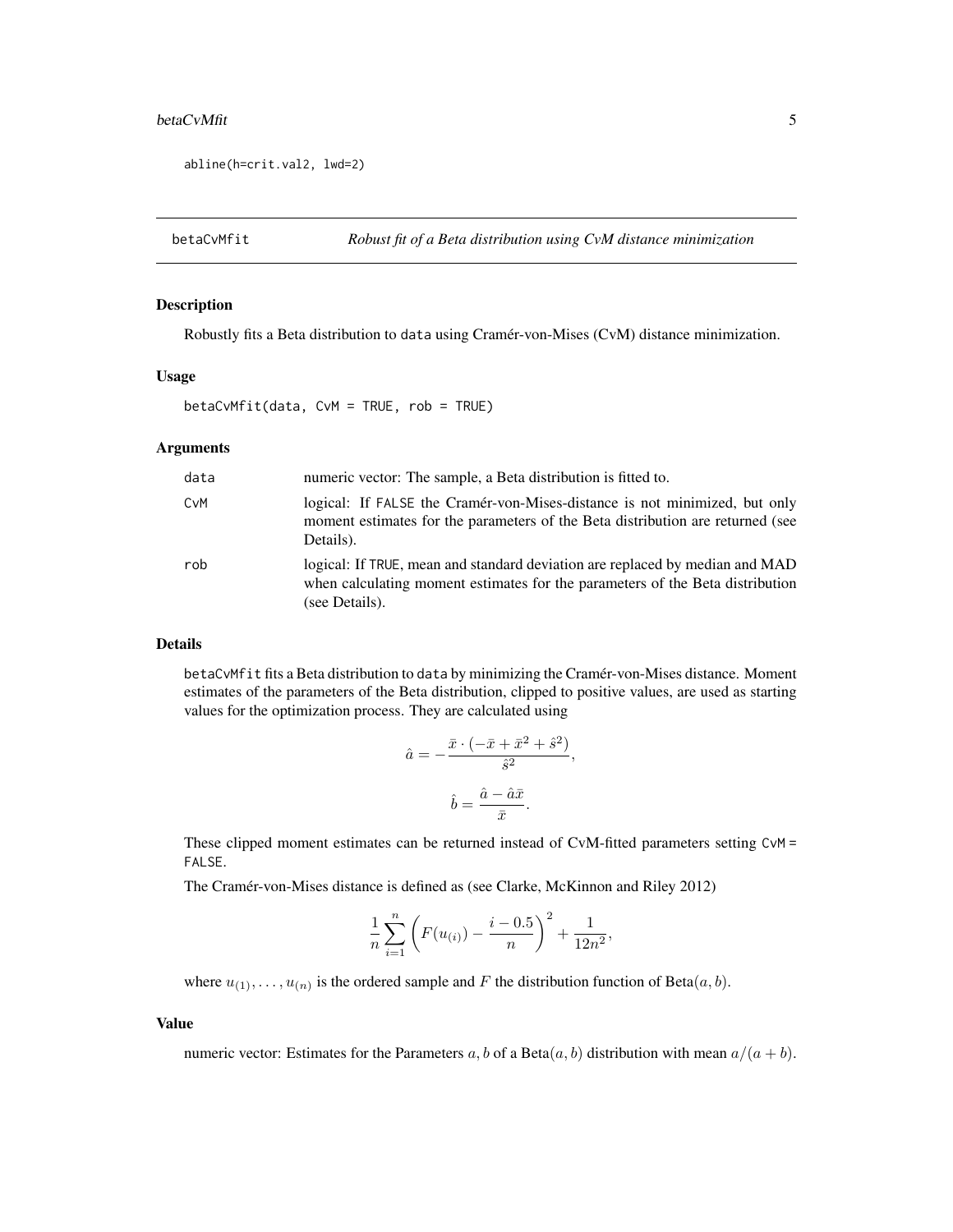Adapted from R-Code from Brenton R. Clarke to fit a Gamma distribution (see Clarke, McKinnon and Riley 2012) using Cramér-von-Mises distance minimization. Used in Thieler et al. (2013). See also Thieler, Fried and Rathjens (2016).

#### Author(s)

Anita M. Thieler, with contributions from Brenton R. Clarke.

#### References

Clarke, B. R., McKinnon, P. L. and Riley, G. (2012): A Fast Robust Method for Fitting Gamma Distributions. Statistical Papers, 53 (4), 1001-1014

Thieler, A. M., Backes, M., Fried, R. and Rhode, W. (2013): Periodicity Detection in Irregularly Sampled Light Curves by Robust Regression and Outlier Detection. Statistical Analysis and Data Mining, 6 (1), 73-89

Thieler, A. M., Fried, R. and Rathjens, J. (2016): RobPer: An R Package to Calculate Periodograms for Light Curves Based on Robust Regression. Journal of Statistical Software, 69 (9), 1-36, <doi:10.18637/jss.v069.i09>

#### See Also

See [RobPer-package](#page-1-1) for an example applying betaCvMfit to detect valid periods in a periodogram.

# Examples

```
# data:
set.seed(12)
PP \leq c(rbeta(45, shape1=4, shape2=15), runif(5, min=0.8, max=1))
hist(PP, freq=FALSE, breaks=30, ylim=c(0,7), xlab="Periodogram bar")
# true parameters:
myf.true \le function(x) dbeta(x, shape1=4, shape2=15)
curve(myf.true, add=TRUE, lwd=2)
# method of moments:
par.mom <- betaCvMfit(PP, rob=FALSE, CvM=FALSE)
myf.mom <- function(x) dbeta(x, shape1=par.mom[1], shape2=par.mom[2])
curve(myf.mom, add=TRUE, lwd=2, col="red")
# robust method of moments
par.rob <- betaCvMfit(PP, rob=TRUE, CvM=FALSE)
myf.rob <- function(x) dbeta(x, shape1=par.rob[1], shape2=par.rob[2])
curve(myf.rob, add=TRUE, lwd=2, col="blue")
# CvM distance minimization
par.CvM <- betaCvMfit(PP, rob=TRUE, CvM=TRUE)
myf.CvM <- function(x) dbeta(x, shape1=par.CvM[1], shape2=par.CvM[2])
curve(myf.CvM, add=TRUE, lwd=2, col="green")
```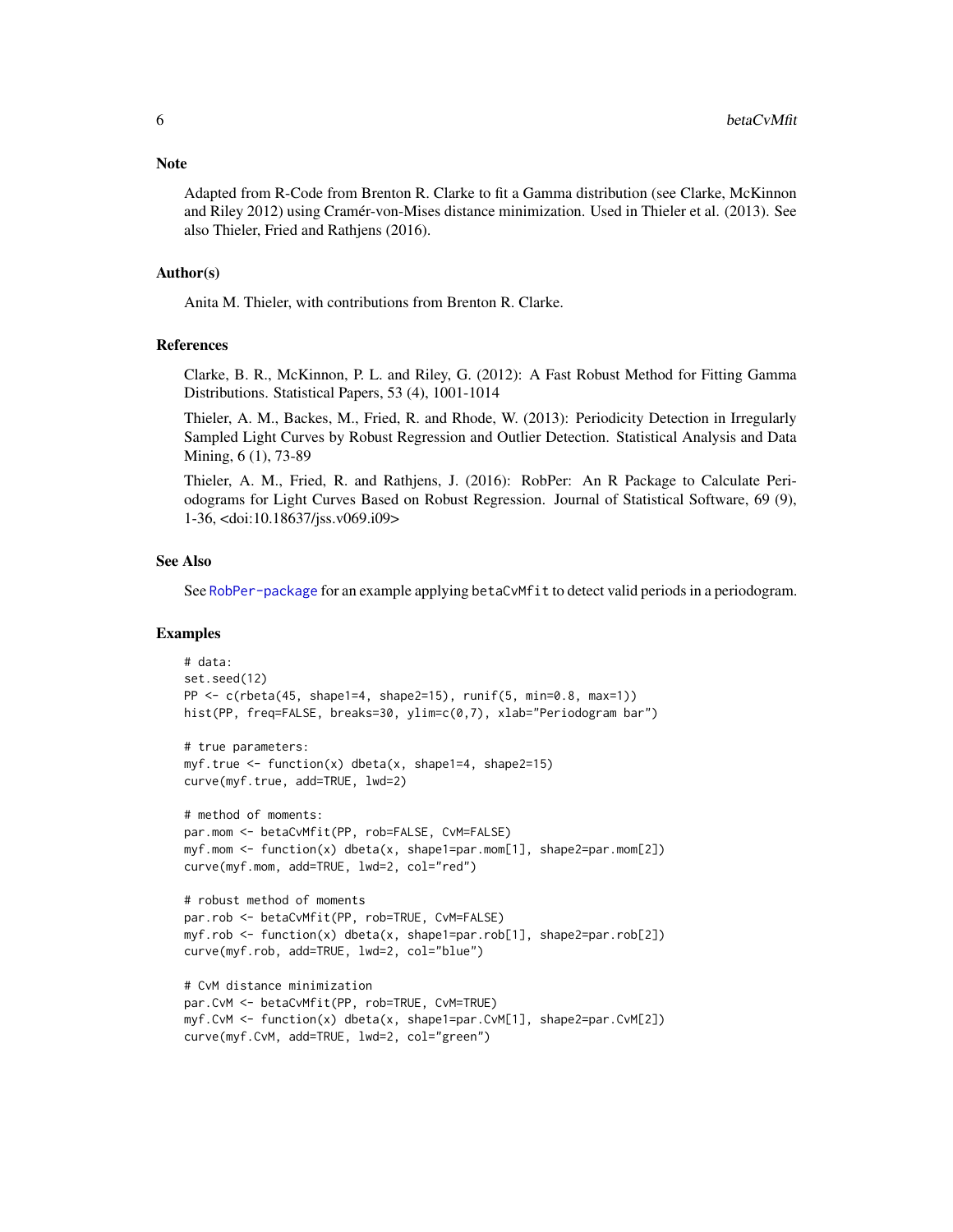#### <span id="page-6-0"></span>disturber 7

```
# Searching for outliers...
abline(v=qbeta((0.95)^(1/50), shape1=par.CvM[1], shape2=par.CvM[2]), col="green")
legend("topright", fill=c("black", "green","blue", "red"),
   legend=c("true", "CvM", "robust moments", "moments"))
box()
```
#### disturber *Disturbing light curve data*

#### Description

Disturbes a light curve replacing measurement accuracies by outliers and/or observed values by atypical values. See [RobPer-package](#page-1-1) for more information about light curves.

#### Usage

disturber(tt, y, s, ps, s.outlier. fraction =  $0$ , interval)

#### Arguments

| tt                 | numeric vector: Observation times $t_1, \ldots, t_n$ (see Details).                                                                                                                                                                                |
|--------------------|----------------------------------------------------------------------------------------------------------------------------------------------------------------------------------------------------------------------------------------------------|
| У                  | numeric vector: Observed values $y_1, \ldots, y_n$ (see Details).                                                                                                                                                                                  |
| S                  | numeric vector: Measurement accuracies $s_1, \ldots, s_n$ (see Details).                                                                                                                                                                           |
| ps                 | positive value: Sampling period $p_s$ indirectly defines the length of the time in-<br>terval, in which observed values $y_i$ are replaced by atypical values (see Details).                                                                       |
| s.outlier.fraction |                                                                                                                                                                                                                                                    |
|                    | numeric value in $[0,1]$ : Defines the proportion of measurement accuracies that<br>is replaced by outliers (see Details). A value of 0 means that no measurement<br>accuracy is replaced by an outlier.                                           |
| interval           | logical: If TRUE, the observed values belonging to a random time interval of<br>length $3p_s$ are replaced by atypical values (see Details). If TRUE and the light<br>curve is shorter than $3p_s$ , the function will stop with an error message. |

#### Details

This function disturbes the light curve  $(t_i, y_i, s_i)_{i=1,\dots,n}$  given. It randomly chooses a proportion of s. outlier. fraction measurement accuracies  $s_i$  and replaces them by  $0.5 \min(s_1, \ldots, s_n)$ . In case of interval=TRUE a time interval  $[t_{start}, t_{start} + 3p_s]$  within the intervall  $[t_1, t_n]$  is randomly chosen and all observed values belonging to this time interval are replaced by a peak function:

$$
y_i^{changed} = 6 \tilde{y}_{0.9} \frac{d_{\mathcal{N}(t_{start}+1.5p_s,p_s^2)}(t_i)}{d_{\mathcal{N}(0,p_s^2)}(0)} \quad \forall i : t_i \in [t_{start}, t_{start}+3p_s],
$$

 $\sqrt{t}$ 

where  $d_{\mathcal{N}(a,b^2)}(x)$  denotes the density of a normal distribution with mean a and variance  $b^2$  at x. In case of s.outlier.fraction=0 and interval=FALSE, y and s are returned unchanged.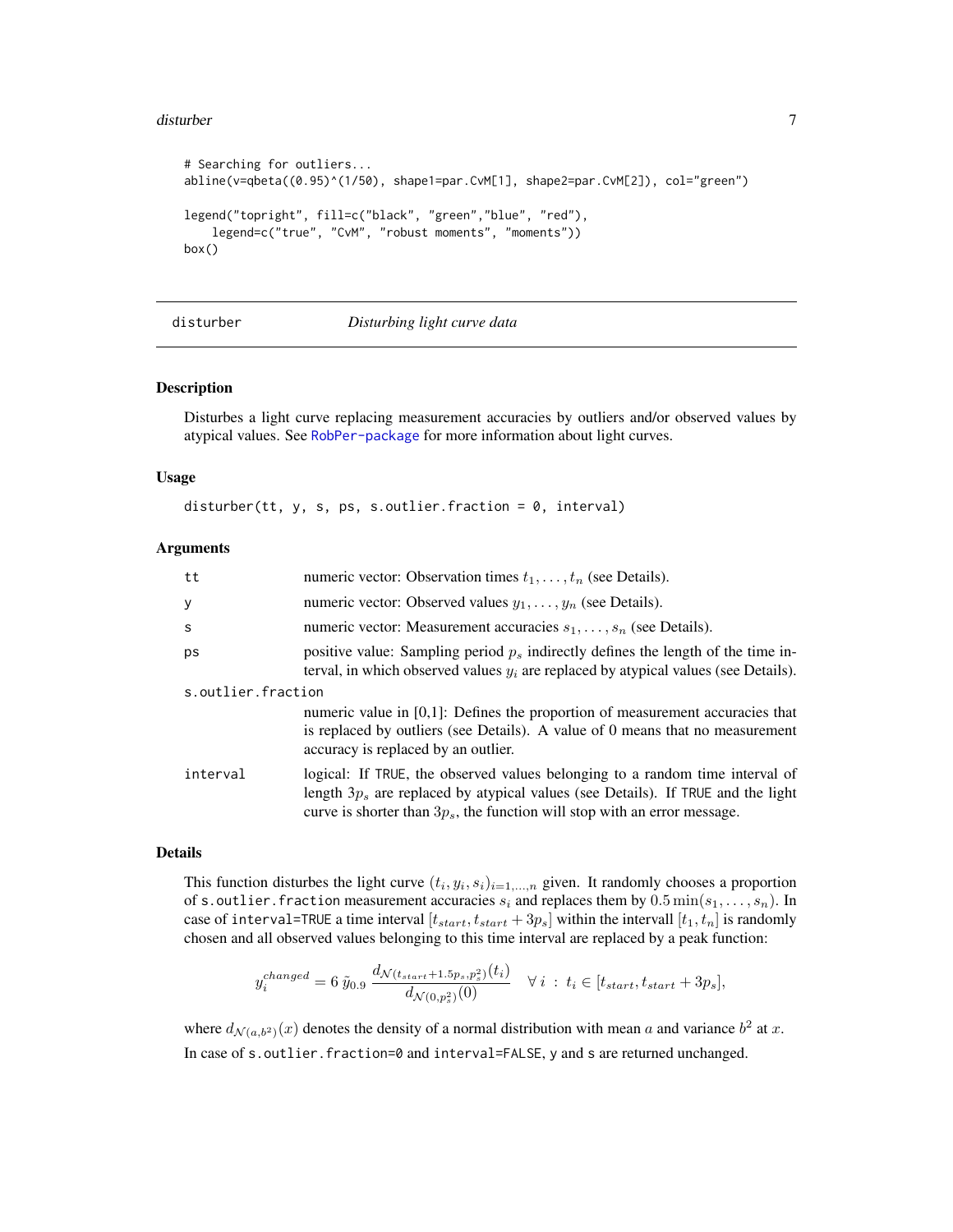<span id="page-7-0"></span>8 and 2012 and 2012 and 2012 and 2012 and 2012 and 2012 and 2012 and 2012 and 2012 and 2012 and 2012 and 2012 and 2012 and 2012 and 2012 and 2012 and 2012 and 2012 and 2012 and 2012 and 2012 and 2012 and 2012 and 2012 and

# Value

|   | numeric vector: New $y_i$ -values, partly different from the old ones if interval=TRUE<br>(see Details).           |
|---|--------------------------------------------------------------------------------------------------------------------|
| S | numeric vector: New $s_i$ -values, partly different from the old ones if s, outlier, fraction >0<br>(see Details). |

#### Note

A former version of this function is used in Thieler et al. (2013). See also Thieler, Fried and Rathjens (2016).

#### Author(s)

Anita M. Thieler

# References

Thieler, A. M., Backes, M., Fried, R. and Rhode, W. (2013): Periodicity Detection in Irregularly Sampled Light Curves by Robust Regression and Outlier Detection. Statistical Analysis and Data Mining, 6 (1), 73-89

Thieler, A. M., Fried, R. and Rathjens, J. (2016): RobPer: An R Package to Calculate Periodograms for Light Curves Based on Robust Regression. Journal of Statistical Software, 69 (9), 1-36, <doi:10.18637/jss.v069.i09>

#### See Also

Applied in [tsgen](#page-26-1) (see there for example).

<span id="page-7-1"></span>FastS *S-Regression using the Fast-S-Algorithm*

#### Description

Performs S-Regression using the Fast-S-Algorithm.

#### Usage

```
FastS(x, y, Scontrol=list(int = FALSE, N = 100, kk = 2, tt = 5, b= .5,
cc = 1.547, seed=NULL), beta_gamma)
```
# Arguments

|            | numeric $(n \times p)$ -matrix: Designmatrix.                                  |
|------------|--------------------------------------------------------------------------------|
| v          | numeric vector: $n$ observations.                                              |
| Scontrol   | list of length seven: control parameters (see Details).                        |
| beta_gamma | numeric vector: Specifies one parameter candidate of length $p$ (see Details). |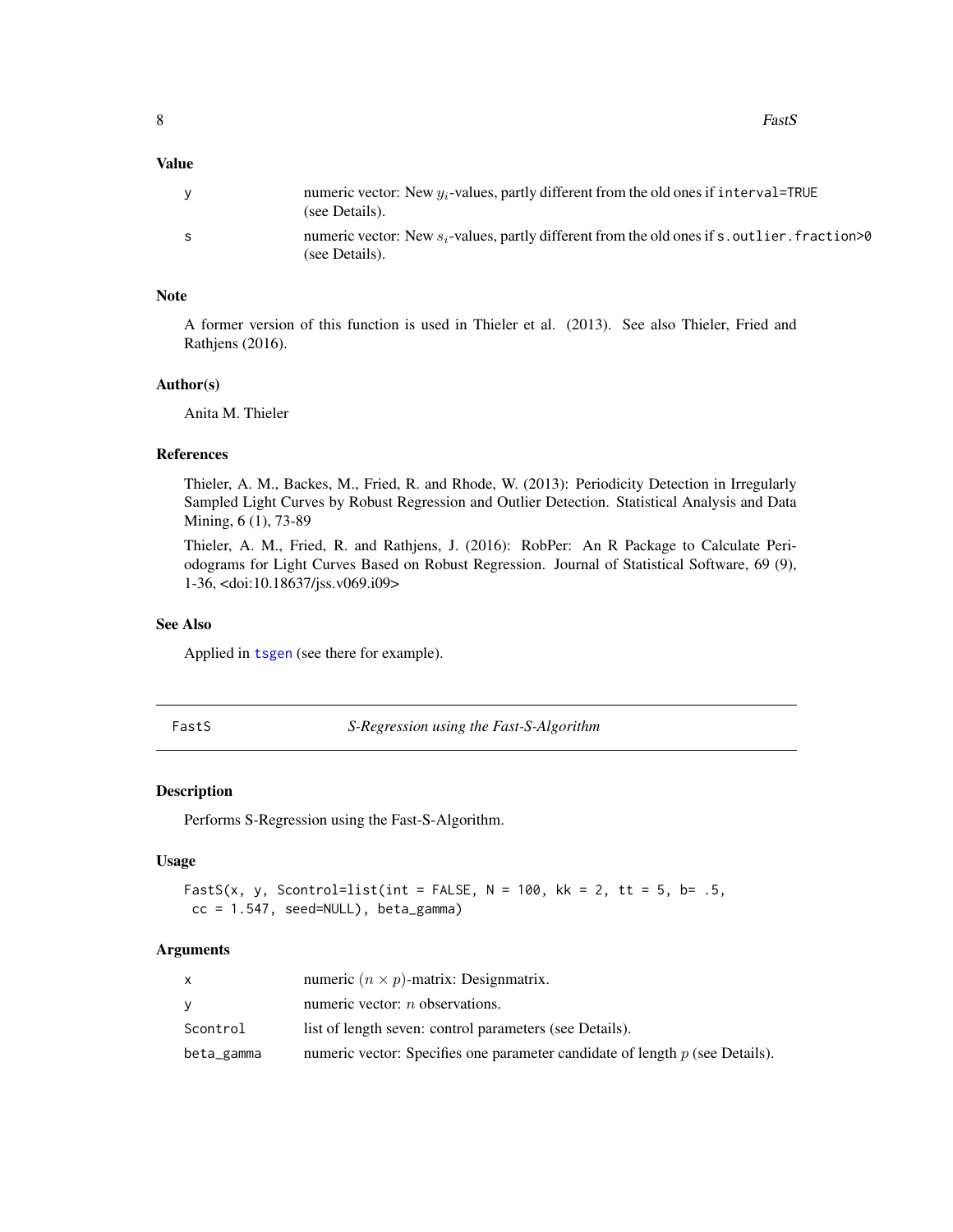#### <span id="page-8-0"></span>FastTau 9

#### Details

The Fast-S-Algorithm to efficiently perform S-Regression was published by Salibian-Barrera and Yohai (2006). It bases on starting with a set of N parameter candidates, locally optimizing them, but only with kk iterations, optimizing the tt best candidates to convergence and then choosing the best parameter candidate. The rho-function used is the biweight function with tuning parameter cc, the value b is set to the expected value of the rho-function applied to the residuals. The default cc=1.547 and b=.5 is chosen following Rousseeuw and Yohai (1984) to obtain an approximative breakdown point of 0.5. When setting int to TRUE, this adds an intercept column to the design matrix. For more details see Salibian-Barrera and Yohai (2006) or Thieler, Fried and Rathjens (2016).

The R-function FastS used in RobPer is a slightly changed version of the R-code published in Salibian-Barrera and Yohai (2006). It was changed in order to work more efficiently, especially when fitting step functions, and to specify one parameter candidate in advance. For details see Thieler, Fried and Rathjens (2016).

#### Value

| beta  | numeric vector: Fitted parameter vector. |
|-------|------------------------------------------|
| scale | numeric: Value of the objective function |

#### Author(s)

Matias Salibian-Barrera and Victor Yohai, modified by Anita M. Thieler

### References

Rousseeuw, P. J. and Yohai, V. J. (1984): Robust Regression by Means of S-estimators. In Franke, J., Härdle, W. und Martin, D. (eds.): Robust and Nonlinear Time Series Analysis. Berlin New York: Springer, Lecture Notes in Statistics No. 26, 256-272

Salibian-Barrera, M. and Yohai, V. (2006): A Fast Algorithm for S-Regression Estimates. Journal of Computational and Graphical Statistics, 15 (2), 414-427

Thieler, A. M., Fried, R. and Rathjens, J. (2016): RobPer: An R Package to Calculate Periodograms for Light Curves Based on Robust Regression. Journal of Statistical Software, 69 (9), 1-36, <doi:10.18637/jss.v069.i09>

#### See Also

Applied in [RobPer](#page-16-1). See [FastTau](#page-8-1) for example.

<span id="page-8-1"></span>FastTau *Tau-Regression using the Fast-tau-Algorithm*

# **Description**

Performs tau-Regression using the Fast-tau-Algorithm.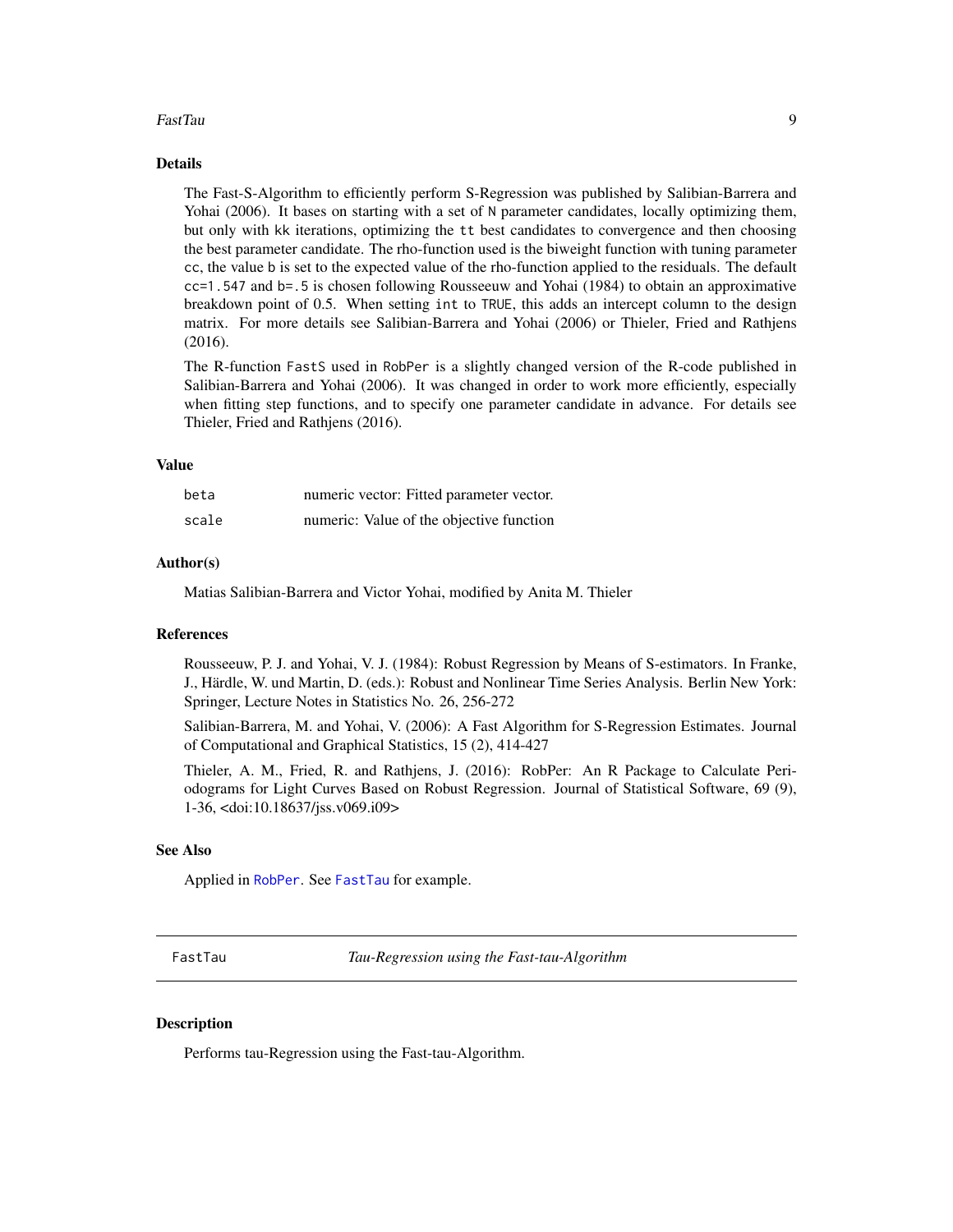#### <span id="page-9-0"></span>Usage

FastTau(x, y, taucontrol = list(N = 500, kk = 2, tt = 5, rr = 2, approximate = 0), beta\_gamma)

#### Arguments

| X          | numeric $(n \times p)$ -matrix: Designmatrix.                                  |
|------------|--------------------------------------------------------------------------------|
| v          | numeric vector: $n$ observations.                                              |
| taucontrol | list of four integer and one logical value: Control parameters (see Details).  |
| beta_gamma | numeric vector: Specifies one parameter candidate of length $p$ (see Details). |

# Details

The Fast-tau-Algorithm to efficiently perform tau-Regression was published by Salibian-Barrera, Willems and Zamar (2008). It bases on starting with a set of N parameter candidates, locally optimizing them using kk iterations, then optimizing the tt best candidates to convergence and finally choosing the best parameter candidate. Since calculation of the objective value is computationally expensive, it is possible to approximate it with rr iteration steps when choosing approximate=TRUE. For more details see Salibian-Barrera, Willems and Zamar (2008).

The R-function FastTau used in RobPer is a slightly changed version of the R-code published in Salibian-Barrera, Willems and Zamar (2008). It was changed in order to work more efficiently, especially when fitting step functions, and to specify one parameter candidate in advance. For details see Thieler, Fried and Rathjens (2016).

# Value

| beta  | numeric vector: Fitted parameter vector. |
|-------|------------------------------------------|
| scale | numeric: Value of the objective function |

#### Author(s)

Matias Salibian-Barrera and Gert Willems, modified by Anita M. Thieler

#### References

Salibian-Barrera, M., Willems, G. and Zamar, R. (2008): The Fast-tau Estimator for Regression. Journal of Computational and Graphical Statistics, 17 (3), 659-682

Thieler, A. M., Fried, R. and Rathjens, J. (2016): RobPer: An R Package to Calculate Periodograms for Light Curves Based on Robust Regression. Journal of Statistical Software, 69 (9), 1-36, <doi:10.18637/jss.v069.i09>

# See Also

Applied in [RobPer](#page-16-1).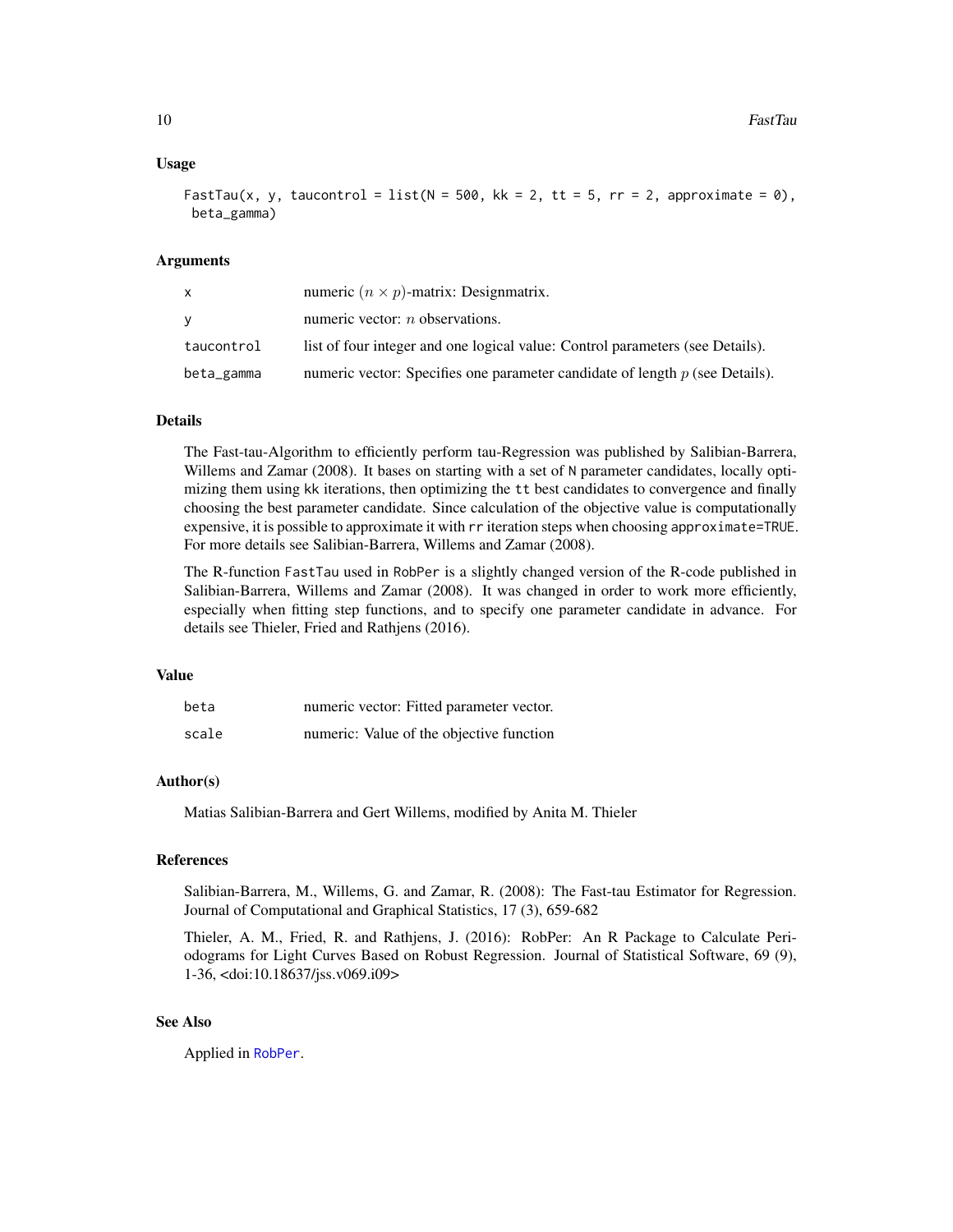#### <span id="page-10-0"></span> $l$ c\_noise  $l$  11

#### Examples

```
set.seed(22)
# Generate a disturbed light curve
lightcurve <- tsgen(ttype="unif",ytype="sine" , pf=7, redpart=0.1, interval=TRUE,
    npoints=100, ncycles=10, ps=7, SNR=4, alpha=0)
tt <- lightcurve[,1]
y <- lightcurve[,2]
s \le rep(1,100) # unweighted regression
plot(tt, y, type="l", main="Fitting a sine to a disturbed lightcurve")
# Fit the true model (a sine of period 7)... designmatrix:
X <- Xgen(tt, n=100, s, pp=7, design="sine")
# Robust tau-fit:
beta_FastTau <- FastTau(X, y)$beta
# Robust S-fit:
beta_FastS <- FastS(X, y)$beta
# Least squares fit:
beta_lm <- lm(y~0+X)$coeff
# Plot:
sin7_fun <- function(t, beta) beta[1]+ beta[2]*sin(t*2*pi/7)+ beta[3]*cos(t*2*pi/7)
sin_FastTau <- function(t) sin7_fun(t, beta_FastTau)
sin_FastS <- function(t) sin7_fun(t, beta_FastS)
sin_lm <- function(t) sin7_fun(t, beta_lm)
curve(sin_FastTau, col="green", add=TRUE)
curve(sin_FastS, col="blue", add=TRUE, lty=2)
curve(sin_lm, col="red", add=TRUE)
legend("topleft", fill=c("black", "red", "green", "blue"),
   legend=c("Light Curve (disturbed)", "Least Squares Fit", "FastTau Fit", "FastS Fit"))
```
<span id="page-10-1"></span>

lc\_noise *Noise and measurement accuracy generator for light curves*

#### Description

Generates measurement accuracies, a white noise component depending on them and a second (possibly power law, i.e. red) noise component which does not depend on the measurement accuracies. For more details see [tsgen](#page-26-1) or Thieler, Fried and Rathjens (2016). See [RobPer-package](#page-1-1) for more information about light curves.

# Usage

lc\_noise(tt, sig, SNR, redpart, alpha = 1.5)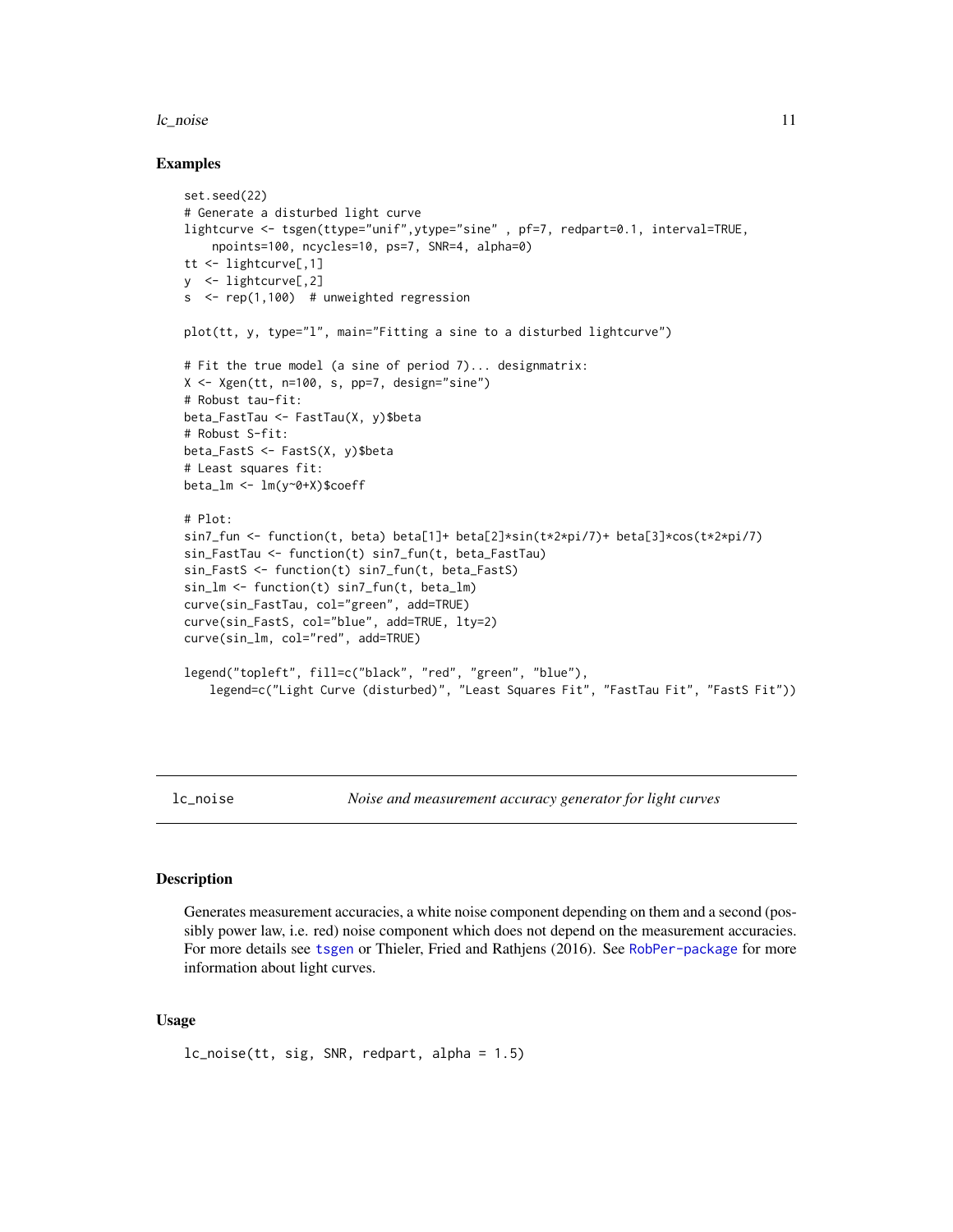# <span id="page-11-0"></span>Arguments

| tt         | numeric vector: Observation times given.                                                                     |
|------------|--------------------------------------------------------------------------------------------------------------|
| sig        | numeric vector of same length as tt: A given signal to which the noise will be<br>added.                     |
| <b>SNR</b> | positive number: Defines the relation between signal and noise (see tsgen for<br>Details).                   |
| redpart    | numeric value in $[0,1]$ : Proportion of the power law noise in noise components<br>(see tsgen for Details). |
| alpha      | numeric value: Power law index for the power law noise component (see tsgen<br>for Details).                 |

# Value

| numeric vector: Observed values: signal + noise.                             |
|------------------------------------------------------------------------------|
| numeric vector: Measurement accuracies related to the white noise component. |

# Note

A former version of this function is used in Thieler et al. (2013).

# Author(s)

Anita M. Thieler and Jonathan Rathjens

# References

Thieler, A. M., Backes, M., Fried, R. and Rhode, W. (2013): Periodicity Detection in Irregularly Sampled Light Curves by Robust Regression and Outlier Detection. Statistical Analysis and Data Mining, 6 (1), 73-89

Thieler, A. M., Fried, R. and Rathjens, J. (2016): RobPer: An R Package to Calculate Periodograms for Light Curves Based on Robust Regression. Journal of Statistical Software, 69 (9), 1-36, <doi:10.18637/jss.v069.i09>

# See Also

Applied in [tsgen](#page-26-1) (see there for an example), applies [TK95\\_uneq](#page-24-1).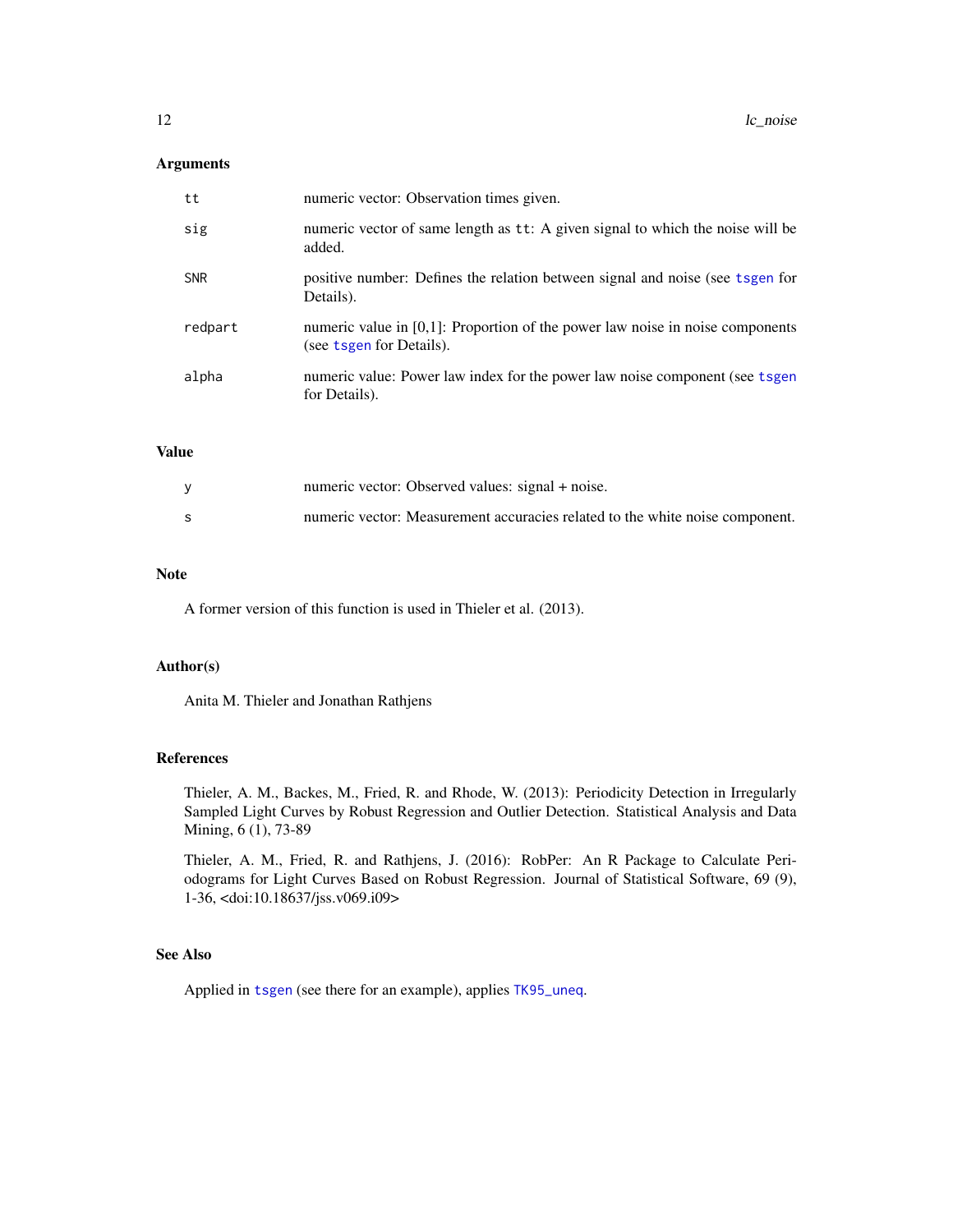<span id="page-12-0"></span>

# **Description**

Gamma ray light curve from Markarian 421.

#### Usage

Mrk421

# Format

A data frame of three variables, with a time series of length 655 appropriate to [RobPer](#page-16-1).

# Details

The data in Mrk421 and Mrk501 have been collected from various original sources, combined, and published by Tluczykont et al. (2010) of the Deutsches Elektronen-Synchrotron.

Their sources are data from the experiments:

Whipple (Kerrick et al. 1995; Schubnell et al. 1996; Buckley et al. 1996; Maraschi et al. 1999)

HEGRA (Aharonian et al. 1999a, 1999b; Krawczynski et al. 2001; Aharonian et al. 2001, 2002, 2003, 2004; Kestel 2003)

CAT (Piron 2000; Piron et al. 2001)

HESS (Aharonian et al. 2005, 2006)

MAGIC (Albert et al. 2008; Donnarumma et al. 2009)

VERITAS (Rebillot et al. 2006; Donnarumma et al. 2009)

#### Note

See Vignette Section 5.3 for example.

# Source

Data kindly provided by the Deutsches Elektronen-Synchrotron, Gamma Astronomy group (see Details).

### References

Tluczykont, M., Bernardini, E., Satalecka, K., Clavero, R., Shayduk, M. and Kalekin, O. (2010): Long-term lightcurves from combined united very high energy gamma-ray data. Astronomy & Astrophysics, 524, A48

Their data sources: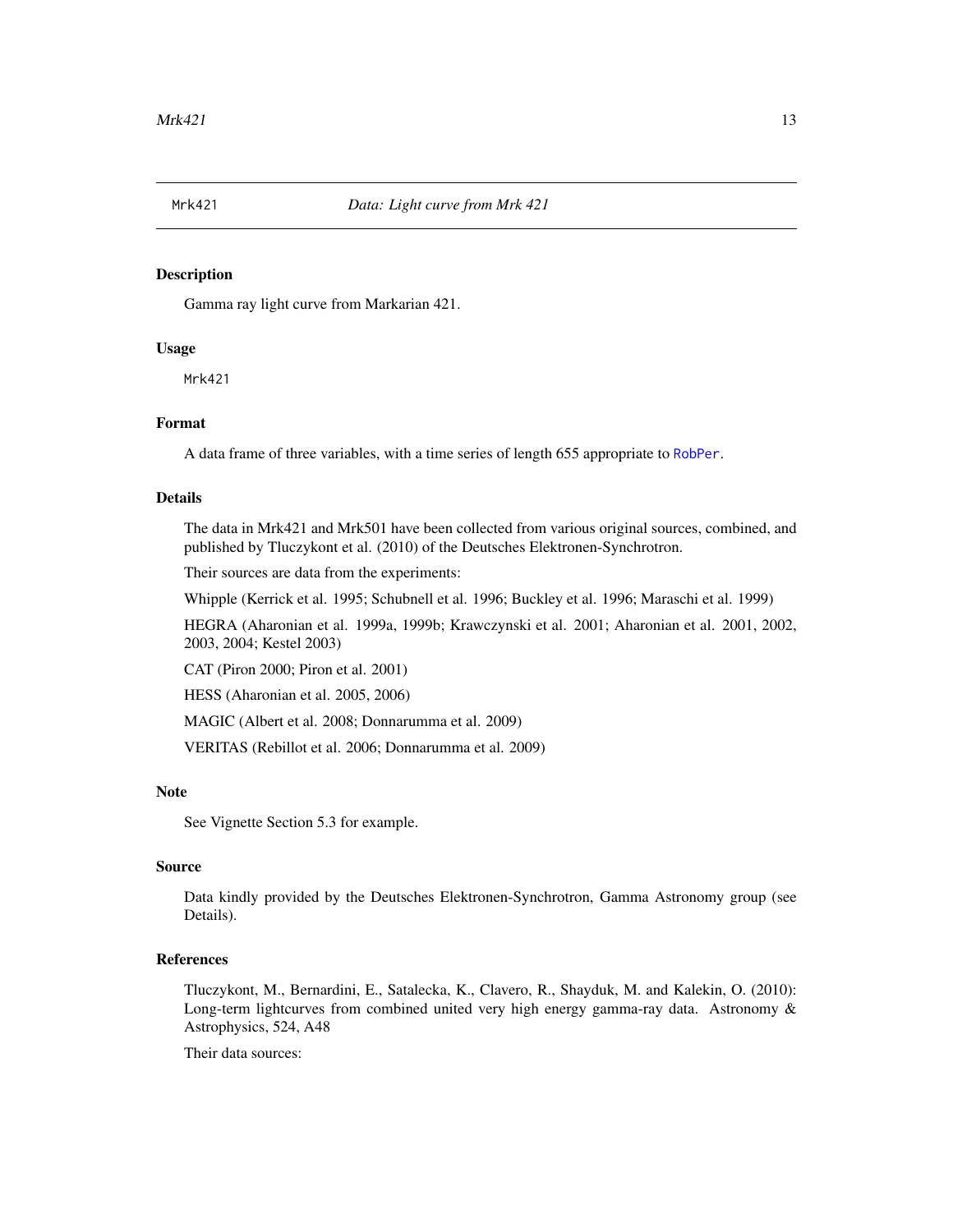Aharonian, F., Akhperjanian, A., Barrio, J., et al. (1999a): The temporal characteristics of the TeV gamma-radiation from Mkn 501 in 1997: I. Data from the stereoscopic imaging atmospheric Cherenkov telescope system of HEGRA. Astronomy & Astrophysics, 342(1), 69

Aharonian, F., Akhperjanian, A., Barrio, J., et al. (1999b): The temporal characteristics of the TeV gamma-emission from Mkn 501 in 1997: II. Results from HEGRA CT1 and CT2. Astronomy & Astrophysics, 349(1), 29

Aharonian, F., Akhperjanian, A., Barrio, J., et al. (2001): The TeV Energy Spectrum of Markarian 501 Measured with the Stereoscopic Telescope System of HEGRA during 1998 and 1999. The Astrophysical Journal, 546(2), 898

Aharonian, F., Akhperjanian, A., Beilicke, M., et al. (2002): Variations of the TeV energy spectrum at different flux levels of Mkn 421 observed with the HEGRA system of Cherenkov telescopes. Astronomy & Astrophysics, 393(1), 89

Aharonian, F., Akhperjanian, A., Beilicke, M., et al. (2003): TeV gamma-ray light curve and energy spectrum of Mkn 421 during its 2001 flare as measured with HEGRA CT1. Astronomy & Astrophysics, 410(3), 813

Aharonian, F., Akhperjanian, A., Beilicke, M., et al. (2004): The Crab Nebula and Pulsar between 500 GeV and 80 TeV: Observations with the HEGRA Stereoscopic Air Cerenkov Telescopes. The Astrophysical Journal, 614(2), 897

Aharonian, F., Akhperjanian, A., Aye, K., et al. (2005): Observations of Mkn 421 in 2004 with HESS at large zenith angles. Astronomy & Astrophysics, 437(1), 95

Aharonian, F., Akhperjanian, A., Bazer-Bachi, A. R., et al. (2006): Observations of the Crab nebula with HESS. Astronomy & Astrophysics, 457(3), 899

Albert, J., Aliu, E., Anderhub, H., et al. (2008): VHE gamma-Ray Observation of the Crab Nebula and its Pulsar with the MAGIC Telescope. The Astrophysical Journal, 674(2), 1037

Buckley, J. H., Akerlof, C. W., Biller, S., et al. (1996): Gamma-Ray Variability of the BL Lacertae Object Markarian 421. The Astrophysical Journal, 472, L9

Donnarumma, I., Vittorini, V., Vercellone, S., et al. (2009): The June 2008 Flare of Markarian 421 from Optical to TeV Energies. The Astrophysical Journal, 691, L13

Kerrick, A. D., Akerlof, C. W., Biller, S. D., et al. (1995): Outburst of TeV photons from Markarian 421. The Astrophysical Journal, 438, L59

Kestel, M. (2003): TeV gamma-Flux and Spectrum of Markarian 421 in 1999/2000 with Hegra CT1 using refined Analysis Methods. Ph.D. Thesis, Technische Universit\"at M\"unchen

Krawczynski, H., Sambruna, R., Kohnle, A., et al. (2001): Simultaneous X-Ray and TeV Gamma-Ray Observation of the TeV Blazar Markarian 421 during 2000 February and May. The Astrophysical Journal, 559(1), 187

Maraschi, L., Fossati, G., Tavecchio, F., et al. (1999): Simultaneous X-Ray and TeV Observations of a Rapid Flare from Markarian 421. The Astrophysical Journal, 526, L81

Piron, F. (2000): \'Etude des propri\'et\'es spectrales et de la variabilit\'e de l'\'emission Gamma sup\'erieure \'e 250 GeV des blazars observ\'es entre Octobre 1996 et F\'evrier 2000 par le t\'elescope \'e effet Tcherenkov athmosph\'erique C.A.T. Ph.D. Thesis, Universit\'e de Paris-Sud

Piron, F., Djannati-Atai, A., Punch, M., et al. (2001): Temporal and spectral gamma-ray properties of Mkn 421 above 250 GeV from CAT observations between 1996 and 2000. Astronomy & Astrophysics, 374(3), 895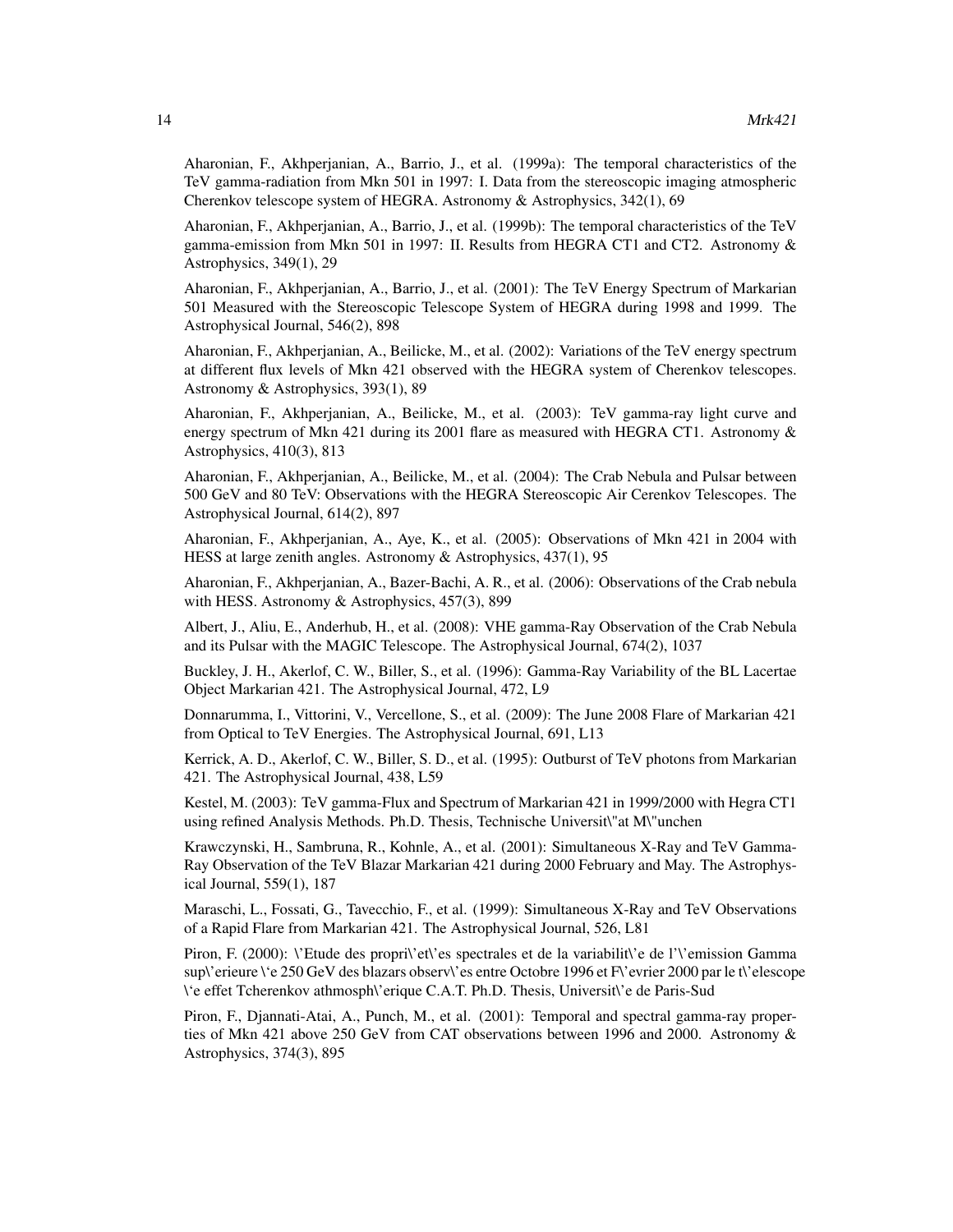#### <span id="page-14-0"></span> $Mrk501$  15

Rebillot, P. F., Badran, H. M., Blaylock, G., et al. (2006): Multiwavelength Observations of the Blazar Markarian 421 in 2002 December and 2003 January. The Astrophysical Journal, 641(2), 740

Schubnell, M. S., Akerlof, C. W., Biller, S., et al. (1996): Very High Energy Gamma-Ray Emission from the Blazar Markarian 421. The Astrophysical Journal, 460, 644

Mrk501 *Data: Light curve from Mrk 501*

# **Description**

Gamma ray light curve from Markarian 501.

#### Usage

Mrk501

# Format

A data frame of three variables, with a time series of length 210 appropriate to [RobPer](#page-16-1).

#### Details

The data in Mrk421 and Mrk501 have been collected from various original sources, combined, and published by Tluczykont et al. (2010) of the Deutsches Elektronen-Synchrotron.

Their sources are data from the experiments:

Whipple (Kerrick et al. 1995; Schubnell et al. 1996; Buckley et al. 1996; Maraschi et al. 1999)

HEGRA (Aharonian et al. 1999a, 1999b; Krawczynski et al. 2001; Aharonian et al. 2001, 2002, 2003, 2004; Kestel 2003)

CAT (Piron 2000; Piron et al. 2001)

HESS (Aharonian et al. 2005, 2006)

MAGIC (Albert et al. 2008; Donnarumma et al. 2009)

VERITAS (Rebillot et al. 2006; Donnarumma et al. 2009)

#### **Note**

See Vignette Section 5.3 for example.

#### Source

Data kindly provided by the Deutsches Elektronen-Synchrotron, Gamma Astronomy group (see Details).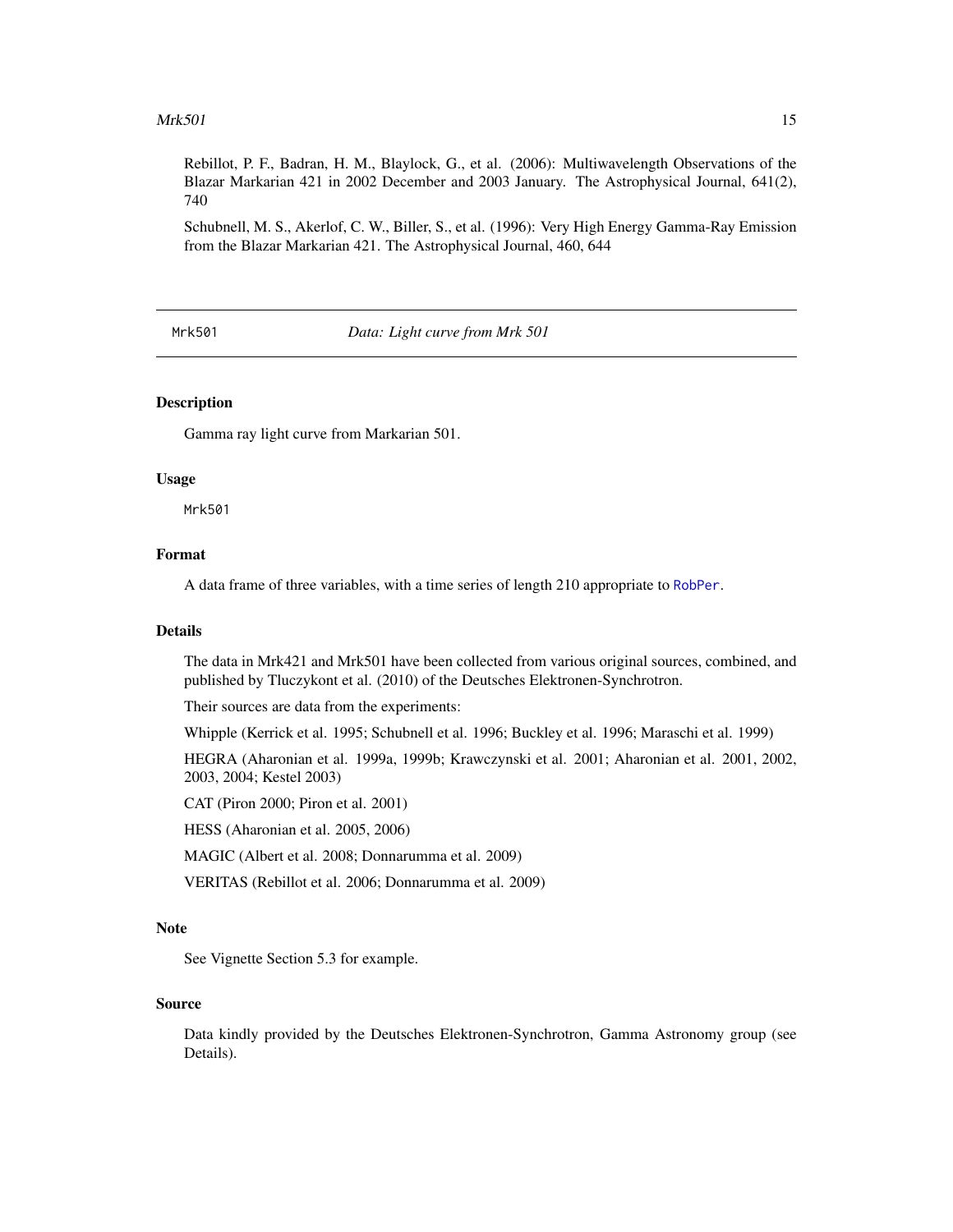#### References

Tluczykont, M., Bernardini, E., Satalecka, K., Clavero, R., Shayduk, M. and Kalekin, O. (2010): Long-term lightcurves from combined united very high energy gamma-ray data. Astronomy & Astrophysics, 524, A48

Their data sources:

Aharonian, F., Akhperjanian, A., Barrio, J., et al. (1999a): The temporal characteristics of the TeV gamma-radiation from Mkn 501 in 1997: I. Data from the stereoscopic imaging atmospheric Cherenkov telescope system of HEGRA. Astronomy & Astrophysics, 342(1), 69

Aharonian, F., Akhperjanian, A., Barrio, J., et al. (1999b): The temporal characteristics of the TeV gamma-emission from Mkn 501 in 1997: II. Results from HEGRA CT1 and CT2. Astronomy & Astrophysics, 349(1), 29

Aharonian, F., Akhperjanian, A., Barrio, J., et al. (2001): The TeV Energy Spectrum of Markarian 501 Measured with the Stereoscopic Telescope System of HEGRA during 1998 and 1999. The Astrophysical Journal, 546(2), 898

Aharonian, F., Akhperjanian, A., Beilicke, M., et al. (2002): Variations of the TeV energy spectrum at different flux levels of Mkn 421 observed with the HEGRA system of Cherenkov telescopes. Astronomy & Astrophysics, 393(1), 89

Aharonian, F., Akhperjanian, A., Beilicke, M., et al. (2003): TeV gamma-ray light curve and energy spectrum of Mkn 421 during its 2001 flare as measured with HEGRA CT1. Astronomy & Astrophysics, 410(3), 813

Aharonian, F., Akhperjanian, A., Beilicke, M., et al. (2004): The Crab Nebula and Pulsar between 500 GeV and 80 TeV: Observations with the HEGRA Stereoscopic Air Cerenkov Telescopes. The Astrophysical Journal, 614(2), 897

Aharonian, F., Akhperjanian, A., Aye, K., et al. (2005): Observations of Mkn 421 in 2004 with HESS at large zenith angles. Astronomy & Astrophysics, 437(1), 95

Aharonian, F., Akhperjanian, A., Bazer-Bachi, A. R., et al. (2006): Observations of the Crab nebula with HESS. Astronomy & Astrophysics, 457(3), 899

Albert, J., Aliu, E., Anderhub, H., et al. (2008): VHE gamma-Ray Observation of the Crab Nebula and its Pulsar with the MAGIC Telescope. The Astrophysical Journal, 674(2), 1037

Buckley, J. H., Akerlof, C. W., Biller, S., et al. (1996): Gamma-Ray Variability of the BL Lacertae Object Markarian 421. The Astrophysical Journal, 472, L9

Donnarumma, I., Vittorini, V., Vercellone, S., et al. (2009): The June 2008 Flare of Markarian 421 from Optical to TeV Energies. The Astrophysical Journal, 691, L13

Kerrick, A. D., Akerlof, C. W., Biller, S. D., et al. (1995): Outburst of TeV photons from Markarian 421. The Astrophysical Journal, 438, L59

Kestel, M. (2003): TeV gamma-Flux and Spectrum of Markarian 421 in 1999/2000 with Hegra CT1 using refined Analysis Methods. Ph.D. Thesis, Technische Universit\"at M\"unchen

Krawczynski, H., Sambruna, R., Kohnle, A., et al. (2001): Simultaneous X-Ray and TeV Gamma-Ray Observation of the TeV Blazar Markarian 421 during 2000 February and May. The Astrophysical Journal, 559(1), 187

Maraschi, L., Fossati, G., Tavecchio, F., et al. (1999): Simultaneous X-Ray and TeV Observations of a Rapid Flare from Markarian 421. The Astrophysical Journal, 526, L81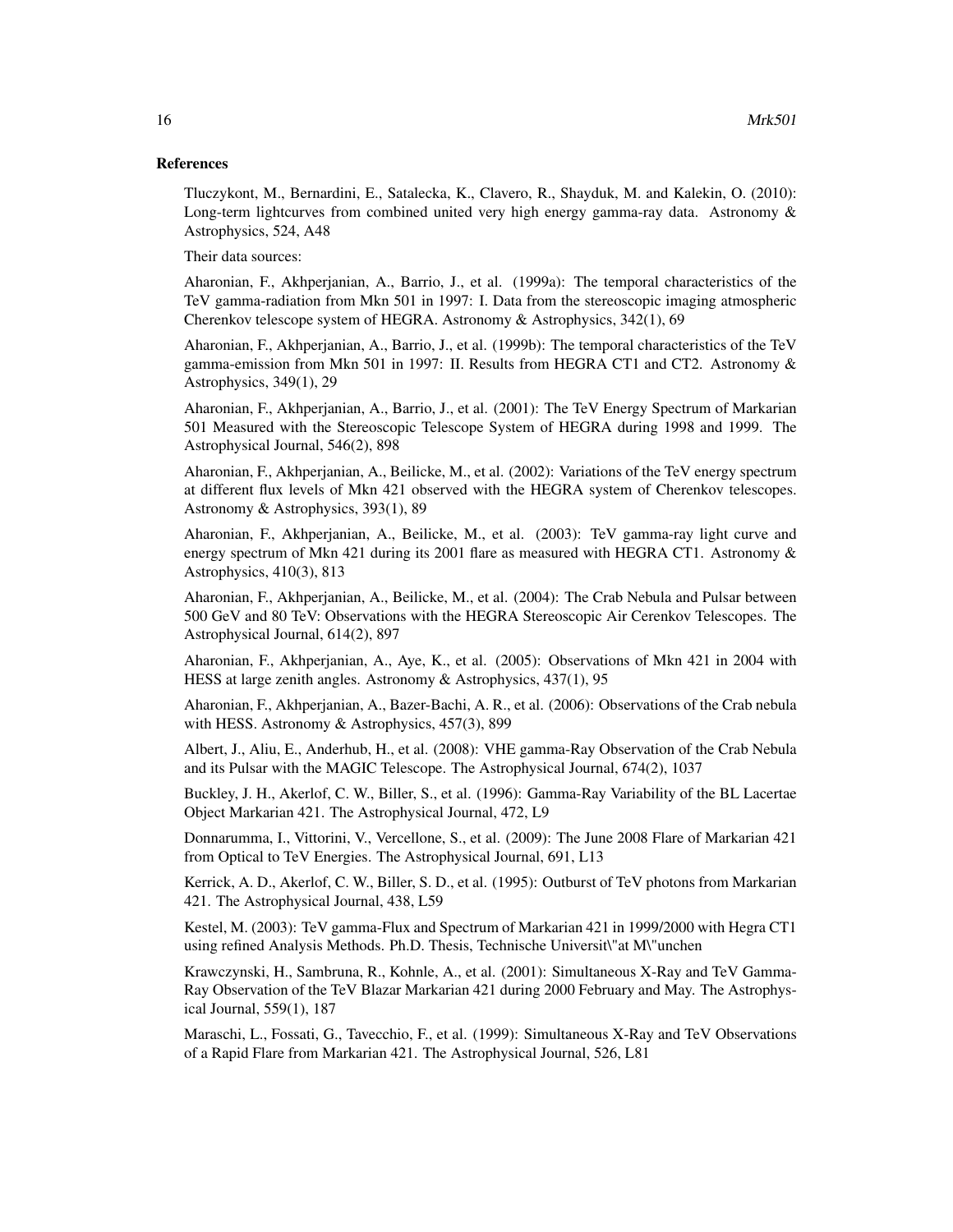#### <span id="page-16-0"></span>RobPer 17

Piron, F. (2000): \'Etude des propri\'et\'es spectrales et de la variabilit\'e de l'\'emission Gamma sup\'erieure \'e 250 GeV des blazars observ\'es entre Octobre 1996 et F\'evrier 2000 par le t\'elescope \'e effet Tcherenkov athmosph\'erique C.A.T. Ph.D. Thesis, Universit\'e de Paris-Sud

Piron, F., Djannati-Atai, A., Punch, M., et al. (2001): Temporal and spectral gamma-ray properties of Mkn 421 above 250 GeV from CAT observations between 1996 and 2000. Astronomy & Astrophysics, 374(3), 895

Rebillot, P. F., Badran, H. M., Blaylock, G., et al. (2006): Multiwavelength Observations of the Blazar Markarian 421 in 2002 December and 2003 January. The Astrophysical Journal, 641(2), 740

Schubnell, M. S., Akerlof, C. W., Biller, S., et al. (1996): Very High Energy Gamma-Ray Emission from the Blazar Markarian 421. The Astrophysical Journal, 460, 644

<span id="page-16-1"></span>RobPer *Periodogram based on (robustly) fitting a periodic function to a light curve*

### Description

Calculates a periodogram by fitting a periodic function to a light curve, using a possibly robust regression technique and possibly taking into account measurement accuracies. See [RobPer-package](#page-1-1) for more information about light curves. For a lot of more details see Thieler, Fried and Rathjens (2016) and Thieler et al. (2013).

#### Usage

```
RobPer(ts, weighting, periods, regression, model, steps = 10, tol = 1e-03,
var1 = weighting, genoudcontrol = list(pop.size = 50, max.generations = 50,
wait.generations = 5), LTSopt =TRUE,
taucontrol = list(N = 100, kk = 2, tt = 5, rr = 2, approximate = FALSE),
Scontrol=list(N = ifelse(weighting, 200, 50), kk = 2, tt = 5, b=.5, cc = 1.547,
seed = NULL) )
```
#### Arguments

| ts         | data frame or matrix with three (or two) numeric columns containing the light<br>curve to be analyzed: observation times (first column), observed values (second<br>column), measurement accuracies (thirs column). If it is intended to calculate<br>the periodogram of a time series without measurement accuracies (weighting=FALSE),<br>the third column may be omitted. |
|------------|------------------------------------------------------------------------------------------------------------------------------------------------------------------------------------------------------------------------------------------------------------------------------------------------------------------------------------------------------------------------------|
| weighting  | logical: Should measurement accuracies be taken into account performing weighted<br>regression?                                                                                                                                                                                                                                                                              |
| periods    | vector of positive numeric values: Trial periods.                                                                                                                                                                                                                                                                                                                            |
| regression | character string specifying the regression method used: Possible choices are<br>"L2" (least squares regression using the R-function 1m, package stats), "L1"<br>(least absolute deviation regression, using the R-function rq, package quant reg),                                                                                                                           |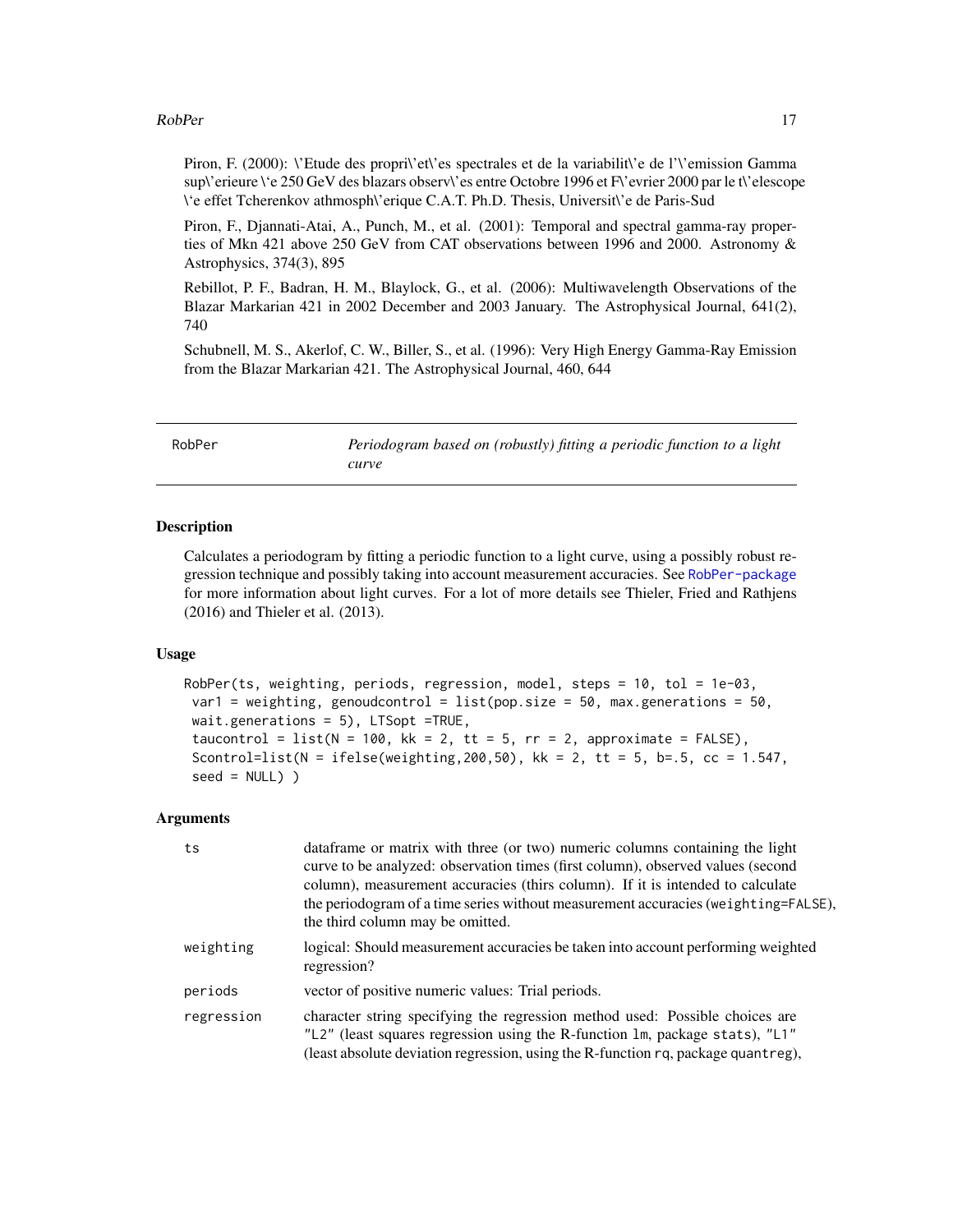<span id="page-17-0"></span>

|               | "LTS" (least trimmed squares regression, using the R-function 1tsReg, package<br>robustbase), "huber" (M-regression using the Huber function), "bisquare"<br>(M-regression using the bisquare function), "S" (S-regression using adapted<br>code from Salibian-Barrera and Yohai 2006, see FastS), "tau" (tau-regression<br>using adapted code from Salibian-Barrera, Willems and Zamar 2008, see FastTau).                               |
|---------------|-------------------------------------------------------------------------------------------------------------------------------------------------------------------------------------------------------------------------------------------------------------------------------------------------------------------------------------------------------------------------------------------------------------------------------------------|
| model         | character string specifying the periodic function fitted to the light curve: Pos-<br>sible choices are "step" (periodic step function), "2step" (two overlapping<br>periodic step functions, see Details), "sine" (sine function), "fourier(2)"<br>and "fourier(3)" (Fourier series of second or third degree), "splines" (peri-<br>odic spline function with four B-splines per cycle, generated using spline. des,<br>package splines). |
| steps         | integer value: Number of steps per cycle for the periodic step function(s).                                                                                                                                                                                                                                                                                                                                                               |
| tol           | (small) positive number: Precision for convergence criteria. Used in case of<br>regression="huber" or "bisquare" or if regression="LTS" and LTSopt=TRUE.                                                                                                                                                                                                                                                                                  |
| var1          | logical: Should variance estimate be set to 1 in case of weighted M-regression?                                                                                                                                                                                                                                                                                                                                                           |
| genoudcontrol | list of three integers pop. size, max. generations, wait. generations: Con-<br>trol parameters for the R-function genoud, package rgenoud, see Details and<br>Mebane Jr. and Sekhon (2011). Used in case of regression="bisquare" or if<br>regression="LTS" and LTSopt=TRUE.                                                                                                                                                              |
| LTSopt        | logical: In case of LTS-regression, should regression result of 1tsReg be opti-<br>mized using the R-function genoud, package rgenoud?                                                                                                                                                                                                                                                                                                    |
| taucontrol    | list of four integer values N, kk, tt, rr and one logical approximate: Con-<br>trol parameters for the R-function FastTau. For more details see FastTau and<br>Salibian-Barrera, Willems and Zamar (2008).                                                                                                                                                                                                                                |
| Scontrol      | list of three integers N, kk and tt, two positive numbers b and cc and another<br>integer seed: Control parameters for the R-function FastS. For more details<br>see FastS and Salibian-Barrera and Yohai (2006). Please notice that the further<br>Scontrol entry int expected by FastS is automatically set to FALSE in order to<br>let RobPer work properly.                                                                           |

# Details

For each trial period, a periodic function (defined by model) is fitted to the light curve using regression technique regression. The periodogram bar is the coefficient of determination. In case of model="2step", two different step functions with opposed jumping times are fitted separately and the periodogram bar is the mean of both coefficients of determination. For a lot of more details see Thieler, Fried and Rathjens (2016) and Thieler et al. (2013).

# Value

numeric vector: Periodogram bars related to the trial periods.

# Note

Performing weighting = FALSE, regression="L2", model="sine" on a equidistantly sampled time series is equivalent to calculating the standard periodogram of Fourier analysis, see Example.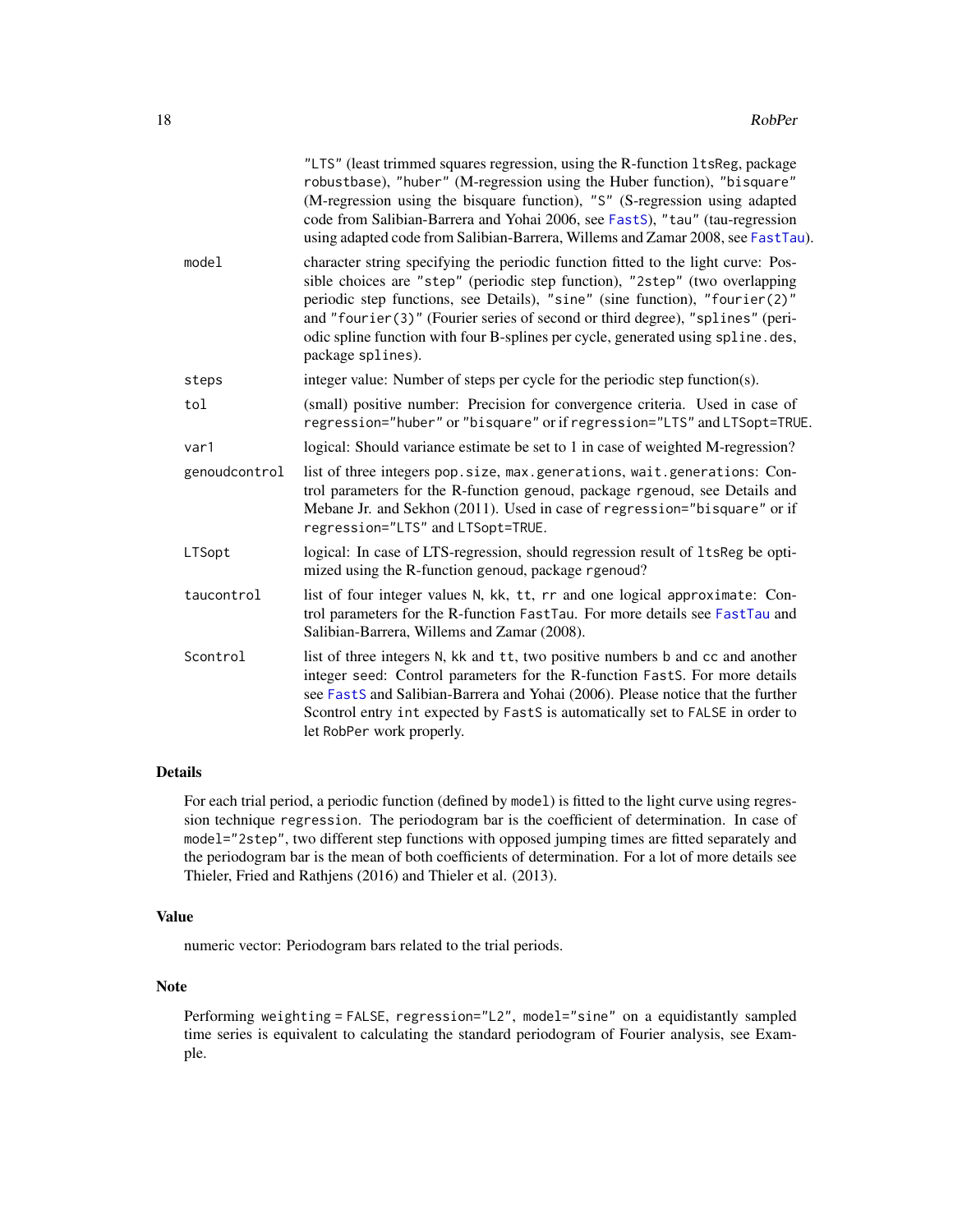#### <span id="page-18-0"></span>RobPer 2008 and 2009 and 2009 and 2009 and 2009 and 2009 and 2009 and 2009 and 2009 and 2009 and 2009 and 2009  $\pm 19$

Performing regression="L2", model="sine" is equivalent to calculating a Generalized Lomb-Scargle periodogram (see Zechmeister and Kürster 2009).

Performing regression="L2", model="step" is equivalent to calculating an Epoch Folding (Leahy et al. 1983) or Anaysis of Variance (Schwarzenberg-Czerny 1989) periodogram.

Performing regression="L2", model="2step" is equivalent to calculating a Phase Dispersion Minimization periodogram (Stellingwerf 1978).

A former version of this function is used in Thieler et al. (2013). For more equivalences see there.

#### Author(s)

Anita M. Thieler, Jonathan Rathjens and Roland Fried

#### References

Leahy, D. A., Darbro, W., Elsner, R. F., Weisskopf, M. C., Kahn, S., Sutherland, P. G. and Grindlay, J. E. (1983): On Searches for Pulsed Emission with Application to Four Globular Cluster X-ray Sources-NGC 1851, 6441, 6624, and 6712. The Astrophysical Journal, 266 (1), 160-170

Mebane Jr., W. R. and Sekhon, J. S. (2011): Genetic Optimization Using Derivatives: The rgenoud Package for R. Journal of Statistical Software, 42 (11), 1-26

Salibian-Barrera, M. and Yohai, V. (2006): A Fast Algorithm for S-Regression Estimates. Journal of Computational and Graphical Statistics, 15 (2), 414-427

Salibian-Barrera, M., Willems, G. and Zamar, R. (2008): The Fast-tau Estimator for Regression. Journal of Computational and Graphical Statistics, 17 (3), 659-682

Stellingwerf, R. F. (1978): Period Determination Using Phase Dispersion Minimization. The Astrophysical Journal, 224, 953-960

Thieler, A. M., Backes, M., Fried, R. and Rhode, W. (2013): Periodicity Detection in Irregularly Sampled Light Curves by Robust Regression and Outlier Detection. Statistical Analysis and Data Mining, 6 (1), 73-89

Thieler, A. M., Fried, R. and Rathjens, J. (2016): RobPer: An R Package to Calculate Periodograms for Light Curves Based on Robust Regression. Journal of Statistical Software, 69 (9), 1-36, <doi:10.18637/jss.v069.i09>

Zechmeister, M. and Kürster, M. (2009): The Generalised Lomb-Scargle Periodogram. A New Formalism for the Floating-Mean and Keplerian Periodograms. Astronomy and Astrophysics, 496 (2), 577-584

# See Also

Applies [FastS](#page-7-1) and [FastTau](#page-8-1), [Xgen](#page-29-1), examples in [RobPer-package](#page-1-1) and [TK95\\_uneq](#page-24-1).

#### Examples

# For more examples see RobPer-package and TK95\_uneq!

```
# Example to show the equivalence between the periodogram from Fourier analysis
# and the Lomb-Scargle periodogram in case of equidistant sampling and equal weighting:
set.seed(7)
n <- 120
```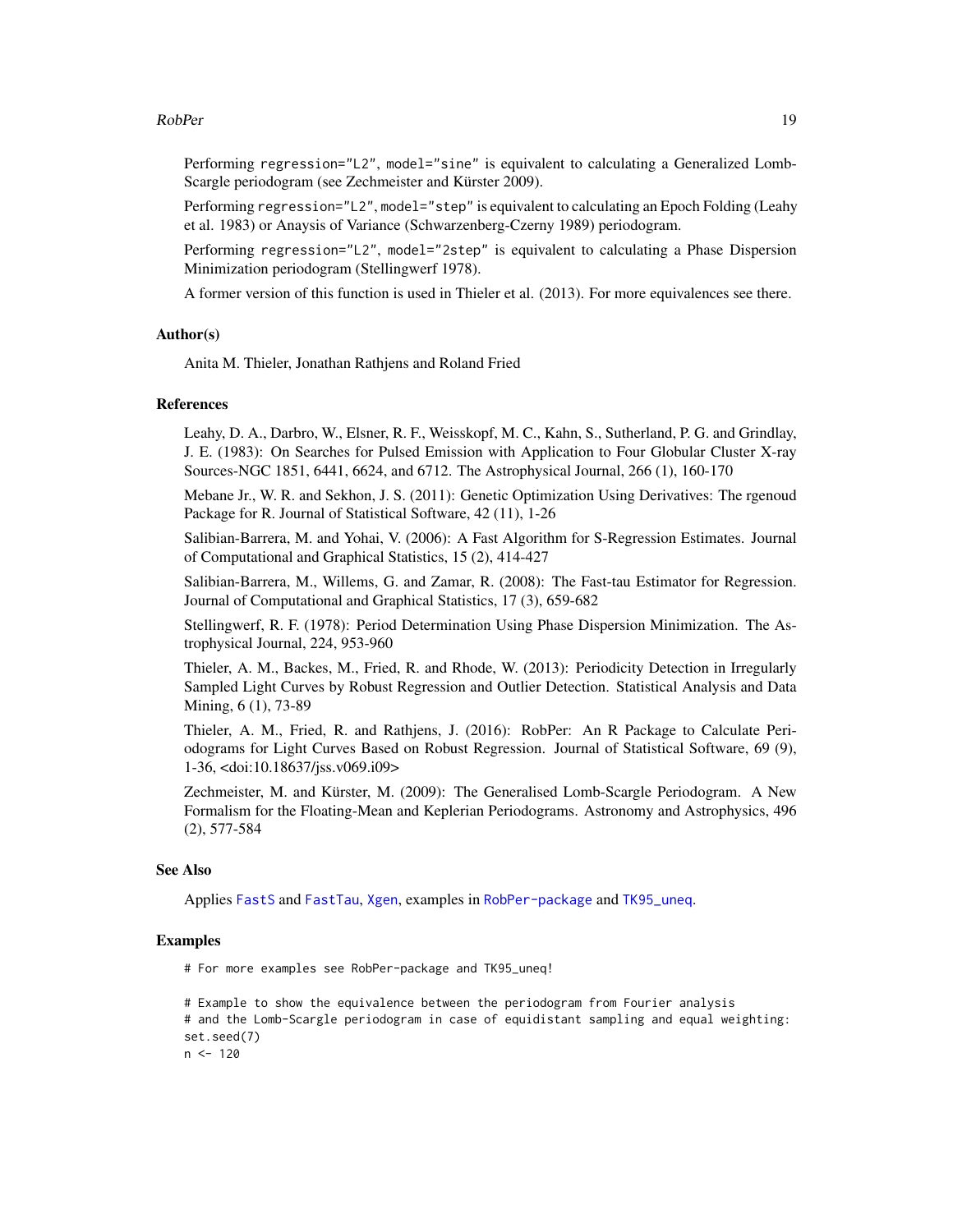```
# equidistant time series:
zr <- tsgen(ttype="equi", ytype="const", pf=1, redpart= 0, s.outlier.fraction=0.2,
    interval=FALSE, npoints=n, ncycles=n, ps=1, SNR=1, alpha=1.5)
# periodogram of Fourier analysis
PP_konv <- spec.pgram(zr[,2], taper = 0, pad = 0, fast = FALSE, demean = TRUE,
    detrend = TRUE, plot = TRUE)
# Lomb-Scargle periodogram - Note: Due to the regression ansatz,
# RobPer is not able to compute period 2 in this case.
PP_new <- RobPer(ts=zr, weighting=FALSE, periods=1/PP_konv$freq,
    regression="L2", model="sine")
plot(PP_konv$freq, PP_konv$spec, ylab="periodogram", xlab="frequency",
    main="Comparison of RobPer(...regression='LS', model='sine') and spec.pgram")
points(PP_konv$freq, PP_new*var(zr[,2])*n/2, type="l")
legend("top",lty=c(1,0), pch=c(-5,1), legend=c("RobPer*var(y)*n/2", "spec.pgram"))
# Due to different ways of computation, the scaled periodograms are not exactly
# identical, but show very similar behavior.
```
sampler *Generator for irregularly sampled observation times*

#### **Description**

Generates irregularly sampled observation times with a periodic sampling pattern

#### Usage

```
sampler(ttype, npoints, ncycles, ps = 1)
```
# Arguments

| ttype   | character string: Specifying the sampling pattern. Possible options: "equi"<br>and "unif" for unperiodic sampling, "sine" and "trian" for sampling with a<br>periodic density (see Details). |
|---------|----------------------------------------------------------------------------------------------------------------------------------------------------------------------------------------------|
| npoints | integer: Sample size $n$ (see Details).                                                                                                                                                      |
| ncycles | integer: Number of sampling cycles $n_s$ (see Details).                                                                                                                                      |
| ps      | positive numeric value: Sampling period $p_s$ (see Details).                                                                                                                                 |

#### Details

sampler generates observation times  $t_1, \ldots, t_n$  with a periodic sampling of period  $p_s$ . Four distributions are possible: In case of ttype="equi", the  $t_i$  are equidistantly sampled with  $t_i = i \frac{p_s n_s}{n}$ . For ttype="unif", the observation times are independently drawn form a uniform distribution on  $[0, n_s p_s]$ . Both these sampling schemes are aperiodic, the sampling period  $p_s$  only influences the length  $t_n - t_1$  of the series of observation times.

For ttype="sine" and ttype="trian", observation cycles  $z_i^\star$  are drawn from a uniform distribution on  $\{1, \ldots, n_s\}$  and observation phases  $\varphi_i^*$  are drawn from a density

$$
d_{sine}(x) = \sin(2\pi x) + 1
$$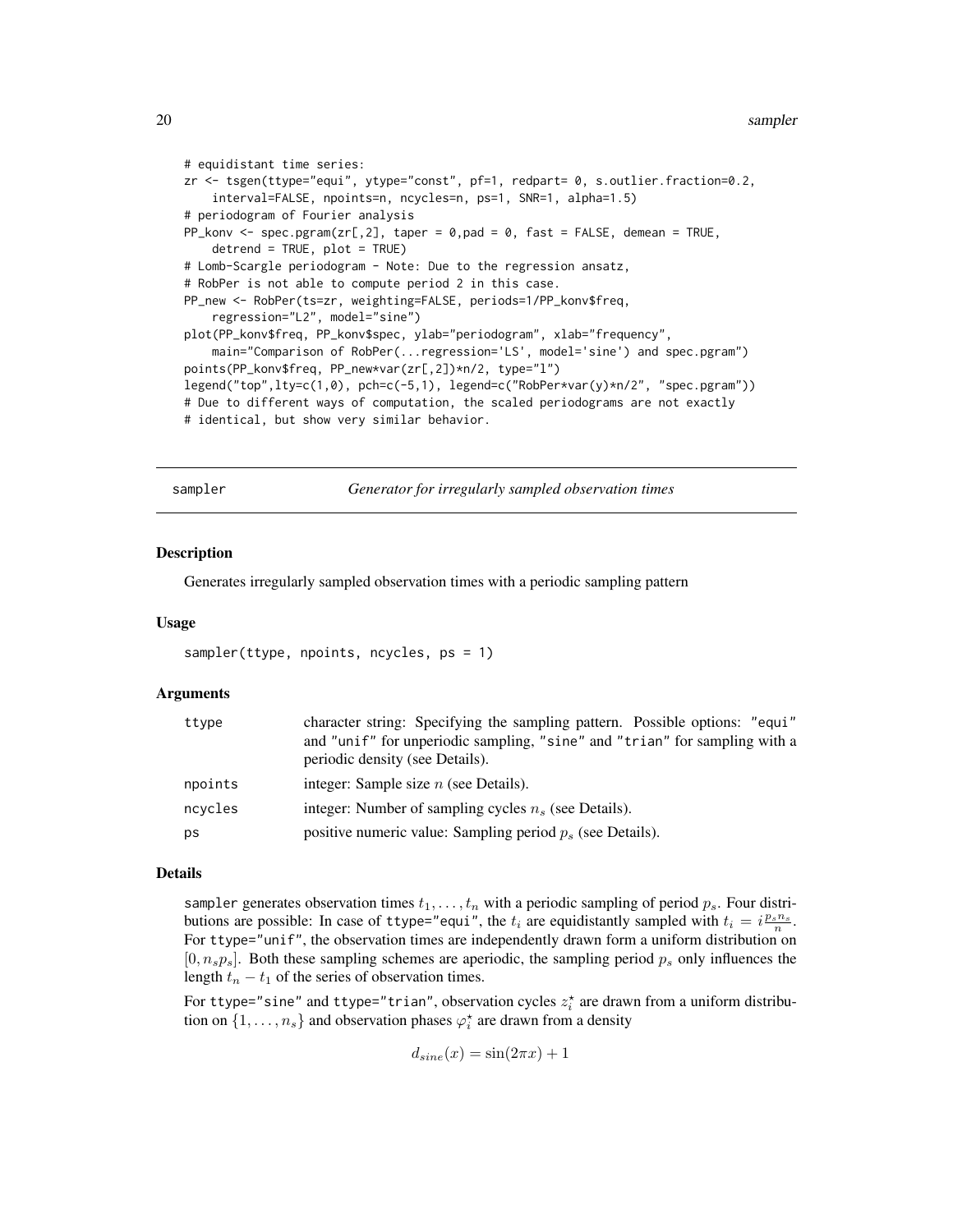<span id="page-20-0"></span>sampler 21

(for ttype="sine") or

$$
d_{train}(x) = 3x, \quad 0 \le x \le \frac{2}{3},
$$
  

$$
d_{train}(x) = 6 - 6x, \quad \frac{2}{3} < x \le 1
$$

(for ttype="trian"). The unsorted observation times  $t_i^*$  are then generated using

 $t_i^* = \varphi_i^* + (z_i^* - 1)p_s.$ 

Separately sampling observation cycle and phase was proposed by Hall and Yin (2003). For more details see Thieler, Fried and Rathjens (2016) or Thieler et al. (2013).

# Value

numeric vector: Ordered observation times.

#### Note

To sample from  $d_{sine}$ , the function BBsolve, package BB, is used.

A former version of this function is used in Thieler et al. (2013).

#### Author(s)

Anita M. Thieler and Jonathan Rathjens

# References

Hall, P. and Yin, J. (2003): Nonparametric Methods for Deconvolving Multiperiodic Functions. Journal of the Royal Statistical Society: Series B (Statistical Methodology), 65 (4), 869-886

Thieler, A. M., Backes, M., Fried, R. and Rhode, W. (2013): Periodicity Detection in Irregularly Sampled Light Curves by Robust Regression and Outlier Detection. Statistical Analysis and Data Mining, 6 (1), 73-89

Thieler, A. M., Fried, R. and Rathjens, J. (2016): RobPer: An R Package to Calculate Periodograms for Light Curves Based on Robust Regression. Journal of Statistical Software, 69 (9), 1-36, <doi:10.18637/jss.v069.i09>

# See Also

Applied in [tsgen](#page-26-1) (see there for an example).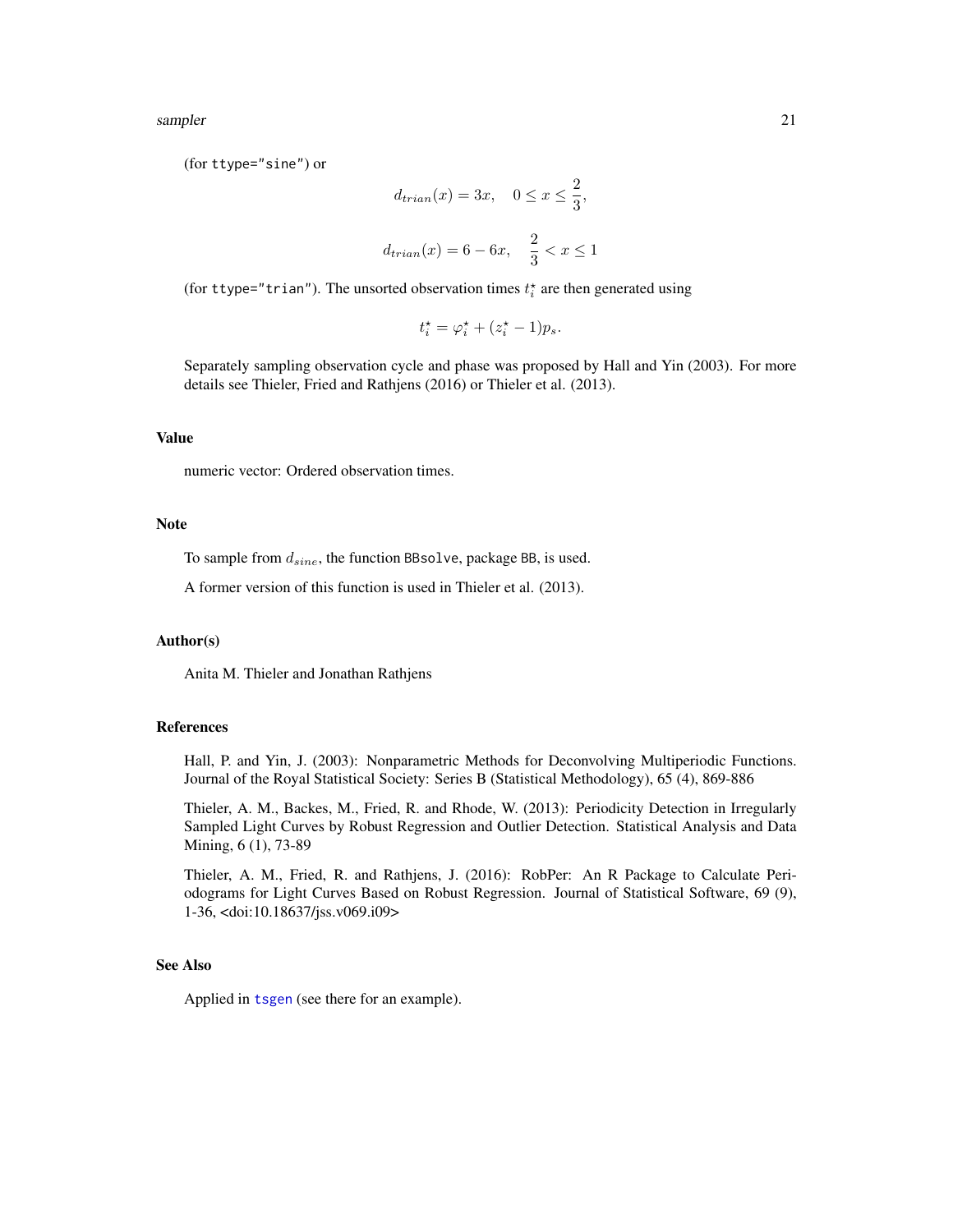<span id="page-21-1"></span><span id="page-21-0"></span>

# Description

Calculates periodically varying values for given observation times.

# Usage

signalgen(tt, ytype, pf = 1)

# Arguments

| tt    | numeric vector: Observation times $t_1, \ldots, t_n$ (see Details).                                                                         |
|-------|---------------------------------------------------------------------------------------------------------------------------------------------|
| vtvpe | character string: Specifying the shape of the periodic fluctuation (see Details).<br>Possible choices are "const", "sine", "trian", "peak". |
| рf    | positive numeric value: Fluctuation period $p_f$ .                                                                                          |

# Details

The values  $y_{f,1}, \ldots, y_{f,n}$  with fluctuation period  $p_f$  and related to observation times  $t_1, \ldots, t_n$  are generated using

$$
y_{f;i} = f\left(\frac{t_i}{p_f}\right), i = 1, \ldots, n.
$$

Depending on ytype (see above),  $f$  is defined as:

$$
f_{const}(t) = 0,
$$
  
\n
$$
f_{sine}(t) = \sin\left(\frac{2\pi t}{p_f}\right),
$$
  
\n
$$
f_{trian}(t) = 3\varphi_1(t), \quad 0 \le \varphi_1(t) \le \frac{2}{3},
$$
  
\n
$$
f_{trian}(t) = 6 - 6\varphi_1(t), \quad \frac{2}{3} < \varphi_1(t) \le 1,
$$
  
\n
$$
f_{peak}(t) = 9 \exp\left(-3p_f^2\left(\varphi_1(t) - \frac{2}{3}\right)^2\right), \quad 0 \le \varphi_1(t) \le \frac{2}{3},
$$
  
\n
$$
f_{peak}(t) = 9 \exp\left(-12p_f^2\left(\varphi_1(t) - \frac{2}{3}\right)^2\right), \quad \frac{2}{3} < \varphi_1(t) \le 1
$$

with  $\varphi_1(t) = \text{tmod}1 = (t - \lfloor t/p_f \rfloor p_f)/p_f = (\text{t\%1})/pf$ .  $f_{const}$  means that there is no (periodic) fluctuation,  $f_{sine}$  defines a sine function,  $f_{trian}$  defines a triangular shaped periodic function and  $f_{peak}$  a periodically repeating peak.

 $1,$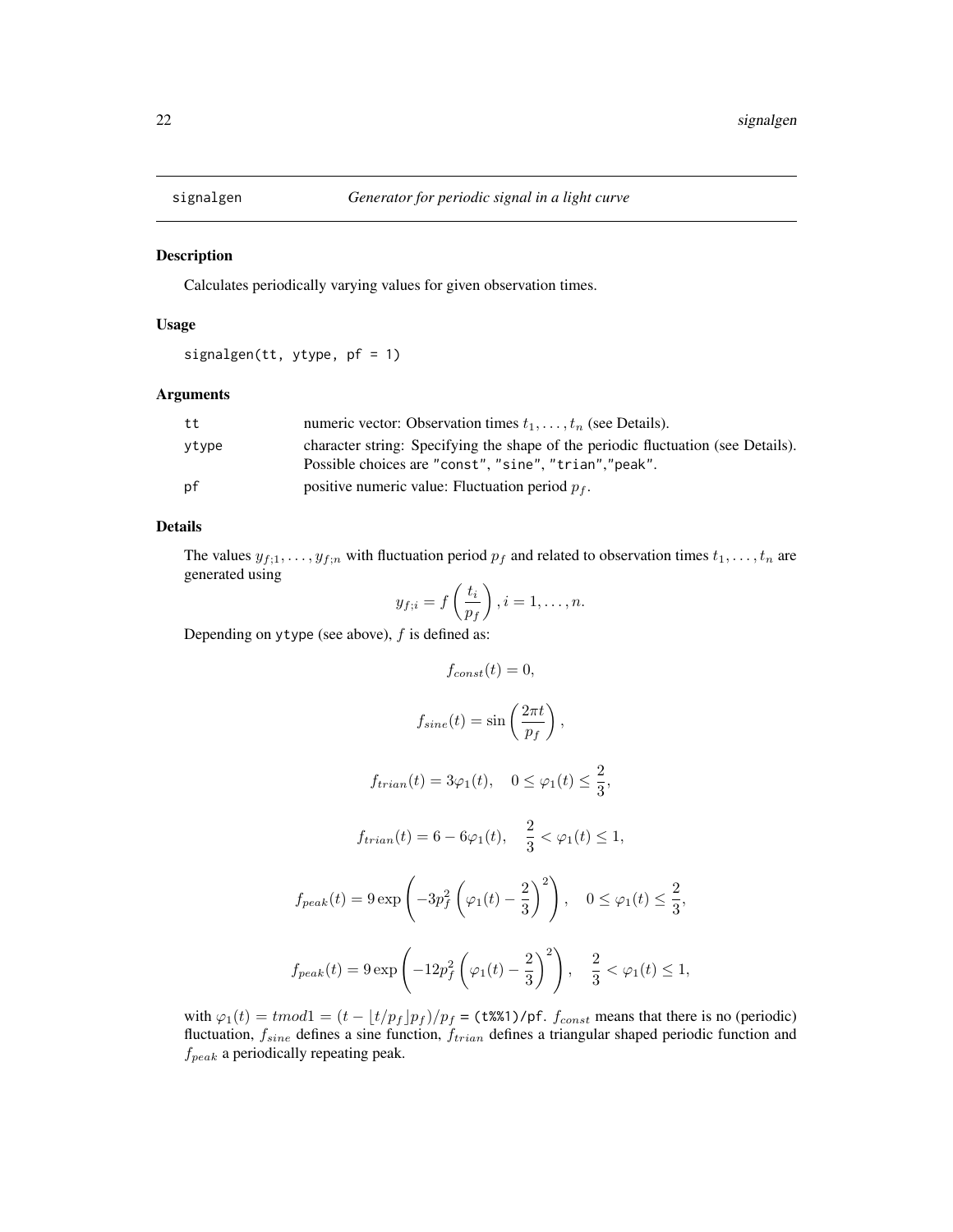# <span id="page-22-0"></span>Value

numeric vector: Values  $y_{f,1}, \ldots, y_{f,n}$ .

#### Note

This function is used in Thieler et al. (2013). See also Thieler, Fried and Rathjens (2016).

#### Author(s)

Anita M. Thieler and Jonathan Rathjens

#### References

Thieler, A. M., Backes, M., Fried, R. and Rhode, W. (2013): Periodicity Detection in Irregularly Sampled Light Curves by Robust Regression and Outlier Detection. Statistical Analysis and Data Mining, 6 (1), 73-89

Thieler, A. M., Fried, R. and Rathjens, J. (2016): RobPer: An R Package to Calculate Periodograms for Light Curves Based on Robust Regression. Journal of Statistical Software, 69 (9), 1-36, <doi:10.18637/jss.v069.i09>

#### See Also

Applied in [tsgen](#page-26-1) (see there for an example).

star\_groj0422.32 *Data: Light curve from GROJ0422+32*

#### Description

Light curve for gamma ray emission of the source GROJ0422+32.

#### Usage

star\_groj0422.32

# Format

A matrix of three columns, with a time series of length 729 appropriate to [RobPer](#page-16-1).

# Details

Data obtained by the BATSE Earth Occultation Monitoring project of the NSSTC, available from <https://gammaray.nsstc.nasa.gov/batse/occultation/>. The experiments are described in Harmon et al. (2002) and Harmon et al. (2004).

#### Note

See Vignette Section 5.2 for example.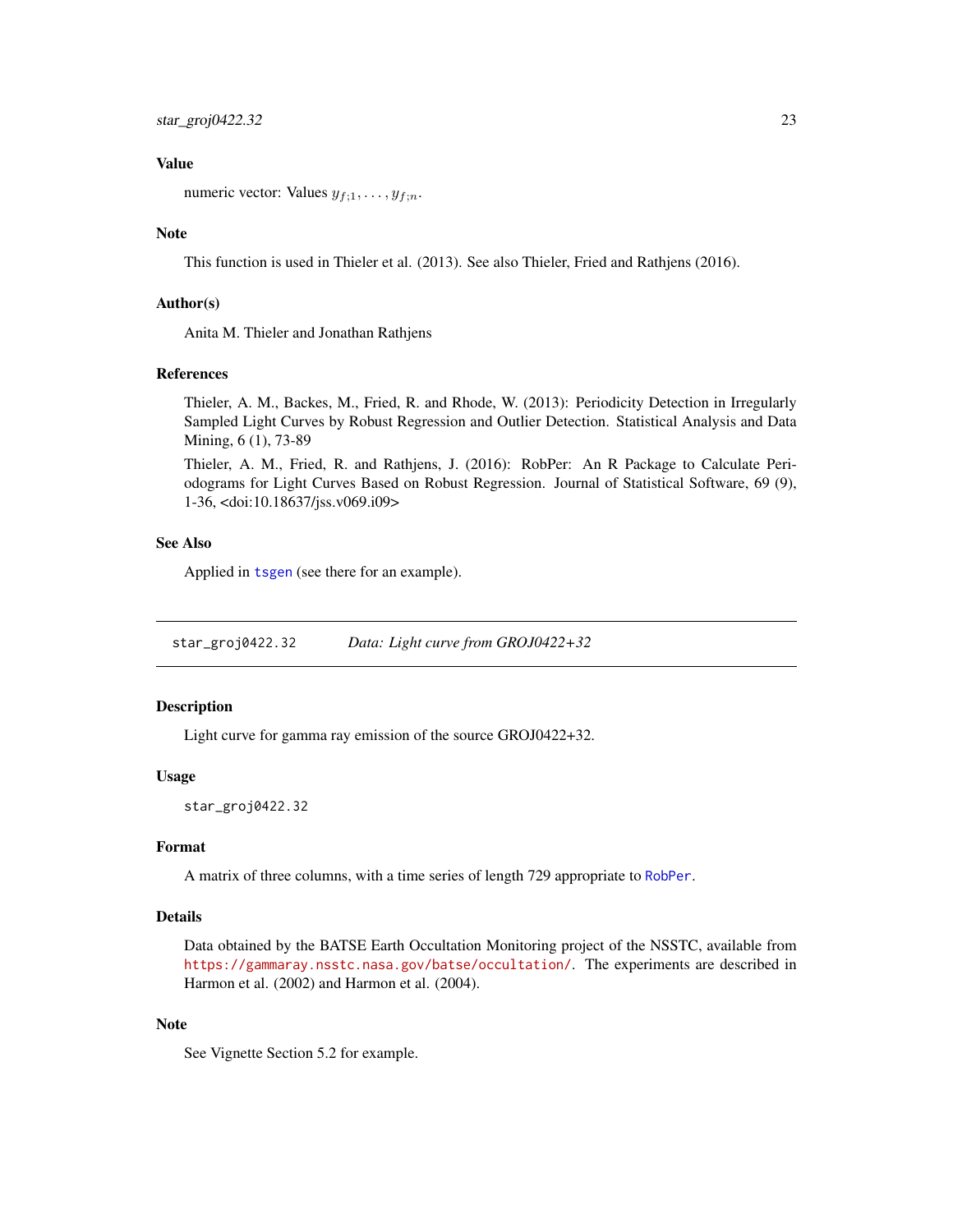#### <span id="page-23-0"></span>Source

Data kindly provided by the National Aeronautics and Space Administration (NASA); National Space, Science, and Technology Center (NSSTC); Gamma-Ray Astrophysics Team (see Details).

#### References

Harmon, B. A., Fishman, G. J., Wilson, C. A., Paciesas, W. S., Zhang, S. N., Finger, M. H., Koshut, T. M., McCollough, M. L., Robinson, C. R. and Rubin, B. C. (2002): The Burst and Transient Source Experiment Earth Occultation Technique. The Astrophysical Journal Supplement Series, 138 (1), 149-183

Harmon, B. A., Wilson, C. A., Fishman, G. J., Connaughton, V., Henze, W., Paciesas, W. S., Finger, M. H., McCollough, M. L., Sahi, M., Peterson, B., Shrader, C. R., Grindlay, J. E. and Barret, D. (2004): The Burst and Transient Source Experiment (BATSE) Earth Occultation Catalog of Low-Energy Gamma-Ray Sources. The Astrophysical Journal Supplement Series, 154 (2), 585-622

<span id="page-23-1"></span>

TK95 *Power law noise generator*

#### Description

Generates an equidistant time series of power law noise according to Timmer and  $K\tilde{A}$  [nig (1995).

#### Usage

 $TK95(N = 1000, alpha = 1.5)$ 

#### Arguments

| N     | integer value: Length of the generated time series.                           |
|-------|-------------------------------------------------------------------------------|
| alpha | numeric value: Exponent of the power law. White noise has exponent 0, flicker |
|       | noise (pink noise) has exponent 1, brown noise has exponent 2.                |

# Value

numeric vector: The generated time series.

#### **Note**

This function is used in Thieler et al. (2013). See also Thieler, Fried and Rathjens (2016).

#### Author(s)

Anita M. Thieler with contributions of Uwe Ligges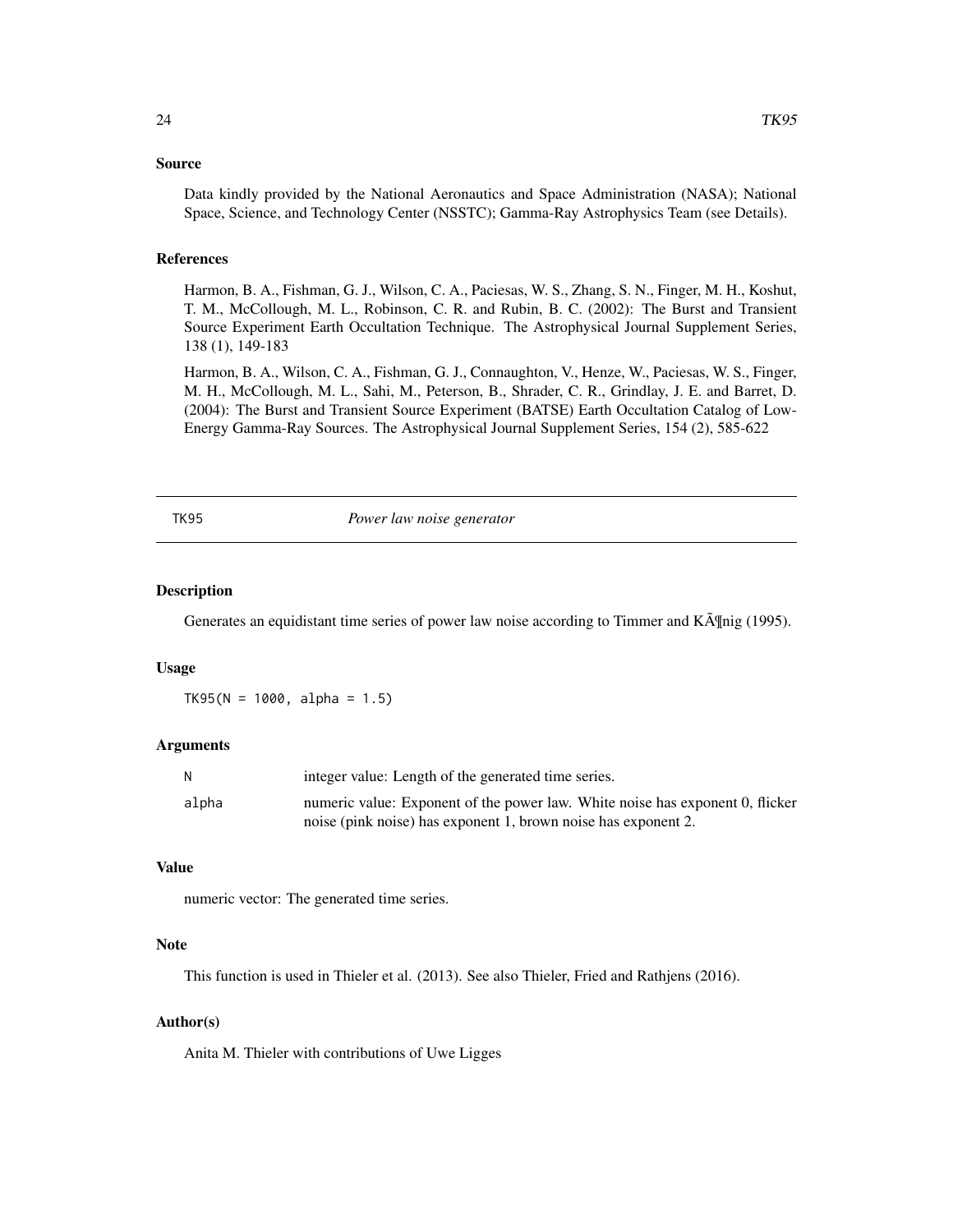#### <span id="page-24-0"></span>TK95\_uneq 25

#### References

Thieler, A. M., Backes, M., Fried, R. and Rhode, W. (2013): Periodicity Detection in Irregularly Sampled Light Curves by Robust Regression and Outlier Detection. Statistical Analysis and Data Mining, 6 (1), 73-89

Thieler, A. M., Fried, R. and Rathjens, J. (2016): RobPer: An R Package to Calculate Periodograms for Light Curves Based on Robust Regression. Journal of Statistical Software, 69 (9), 1-36, <doi:10.18637/jss.v069.i09>

Timmer, J. and K $\tilde{A}$  [[nig, M. (1995) On Generating Power Law Noise. Astronomy and Astrophysics, 300, 707-710

#### See Also

Applied in [tsgen](#page-26-1) by [TK95\\_uneq](#page-24-1).

# Examples

```
set.seed(31)
# Generate power law noise with exponent alpha=1.5:
y <- TK95(N=2000, alpha=1.5)
tt <- seq(along=y)
# Show time series:
plot(tt,y, type="l", main="Power Law Noise", xlab="t", ylab="y")
# Plot Fourier periodogram with log-axes:
temp <- spectrum(y, plot=FALSE)
plot(log(temp$freq), log(temp$spec), main="log-log-Fourier periodogram",
   xlab="log(frequency)", ylab="log(periodogram)")
# A line with slope -alpha for comparison
abline(a=8, b=-1.5, col="red")text(-2, 12, expression(alpha==1.5), col="red")
```
<span id="page-24-1"></span>TK95\_uneq *Power law noise generator for unequally sampled observation times*

#### Description

Generates power law noise using [TK95](#page-23-1) according to Timmer and K $\tilde{A}$  [nig (1995), with modifications proposed in Uttley, McHardy and Papadakis (2002) for given irregular observation times.

#### Usage

 $TK95_$ uneq(tt, alpha = 1.5)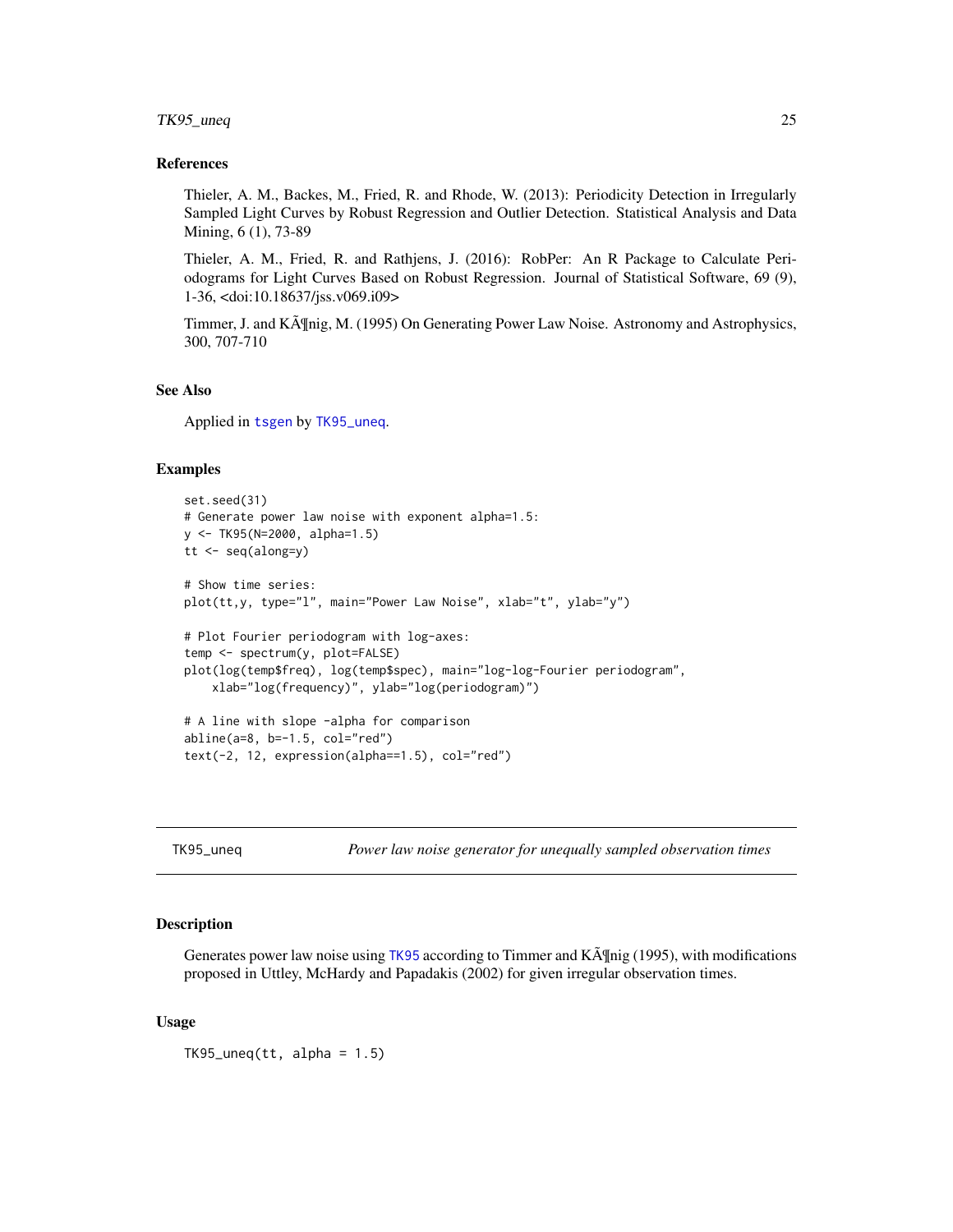#### <span id="page-25-0"></span>Arguments

| tt    | numeric vector: Observation times given.                                      |
|-------|-------------------------------------------------------------------------------|
| alpha | numeric value: exponent of the power law. White noise has exponent 0, flicker |
|       | noise (pink noise) has exponent 1, brown noise has exponent 2.                |

#### Value

numeric vector: Noise values related to the observation times.

#### **Note**

This function is applied in Thieler et al. (2013). See also Thieler, Fried and Rathjens (2016).

#### Author(s)

Anita M. Thieler

#### References

Thieler, A. M., Backes, M., Fried, R. and Rhode, W. (2013): Periodicity Detection in Irregularly Sampled Light Curves by Robust Regression and Outlier Detection. Statistical Analysis and Data Mining, 6 (1), 73-89

Thieler, A. M., Fried, R. and Rathjens, J. (2016): RobPer: An R Package to Calculate Periodograms for Light Curves Based on Robust Regression. Journal of Statistical Software, 69 (9), 1-36, <doi:10.18637/jss.v069.i09>

Timmer, J. and K $\tilde{A}$ ¶nig, M. (1995) On Generating Power Law Noise. Astronomy and Astrophysics, 300, 707-710

Uttley, P., McHardy, I. M. and Papadakis, I. E. (2002) Measuring the Broad-Band Power Spectra of Active Galactic Nuclei with RXTE. Monthly Notices of the Royal Astronomical Society, 332 (1), 231-250

#### See Also

Applies [TK95](#page-23-1), applied in [tsgen](#page-26-1).

#### Examples

```
# Compare with example in TK95 to see that the power law is much more clear in
# equally sampled data!
set.seed(31)
# Generate power law noise with exponent alpha=1.5:
tt <- sampler(ttype="unif", ps=1, ncycles=2000, npoints=2000)
y \leftarrow TK95_uneq(tt, alpha=1.5)
# Show time series:
plot(tt,y, type="l", main="Irregular Power Law Noise", xlab="t", ylab="y")
# Plot Lomb-Scargle periodogram with log-axes:
temp <- RobPer(cbind(tt,y,1), weighting=FALSE, model="sine", regression="L2",
```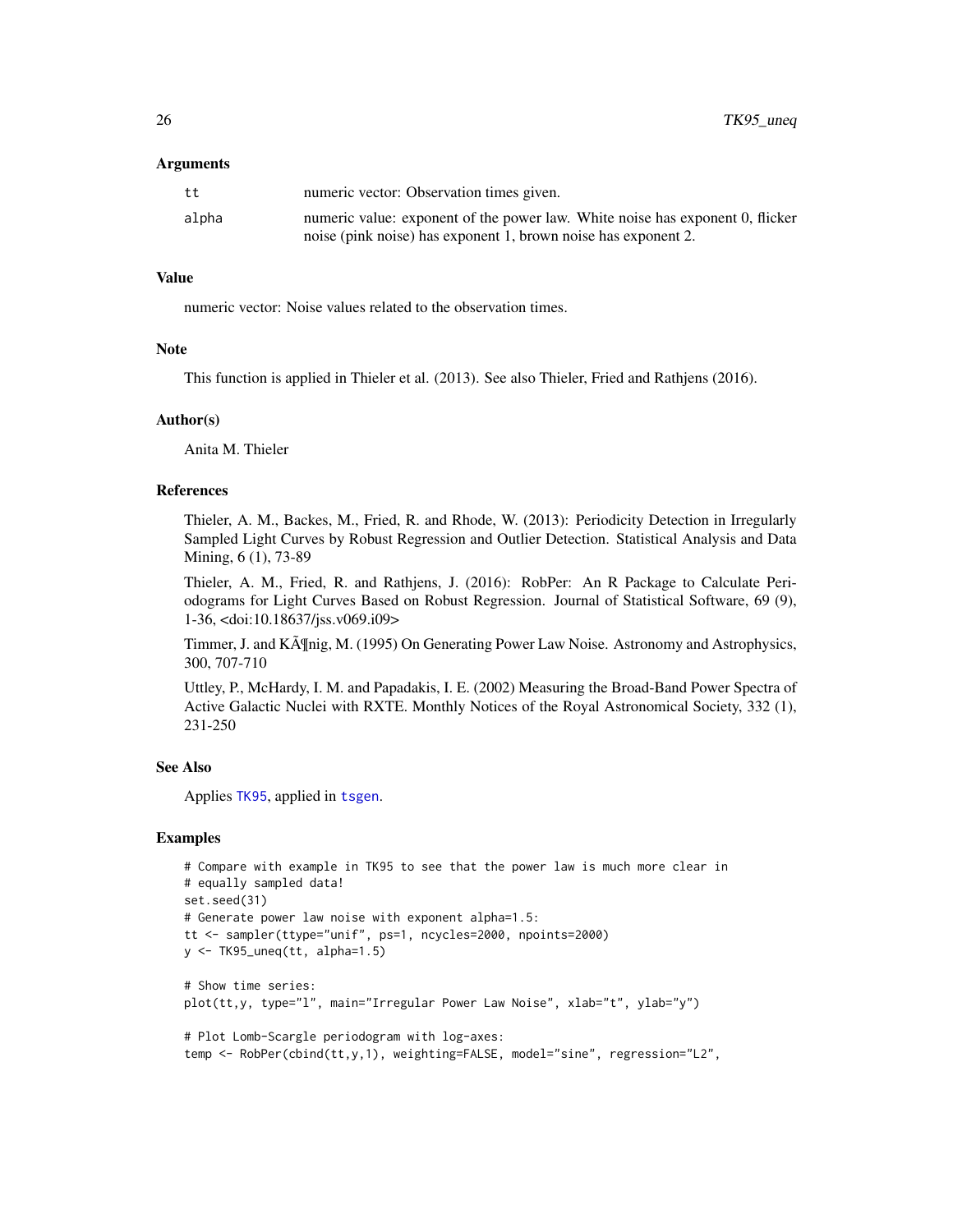```
periods=2000/seq(2, 1000, 2))
plot(log(seq(2, 1000, 2)/2000), log(temp), main="log-log-Fourier periodogram",
    xlab="log(frequency)", ylab="log(periodogram)")
title(main= "Power Law not so obvious", cex.main=0.8, line=0.5)
# A line with slope -alpha for comparison
abline(a=-10, b=-1.5, col="red")
text(-5, -1.5, expression(alpha==1.5), col="red")
```
<span id="page-26-1"></span>

#### tsgen *Artificial light curve generator*

# Description

This function generates light curves (special time series) with unequally sampled observation times, different periodicities both in sampling and observed values, with white and power law (red) noise in the observed values and possibly disturbed observations. See [RobPer-package](#page-1-1) for more information about light curves and also Thieler, Fried and Rathjens (2016) for more details in general.

#### Usage

```
tsgen(ttype, ytype, pf, redpart, s.outlier.fraction = 0, interval, npoints,
ncycles, ps, SNR, alpha = 1.5)
```
# Arguments

| ttype              | character string: Specifying the sampling pattern. Possible choices are "equi"<br>for equidistant sampling without gaps (unperiodic), "unif" for uniform non-<br>equidistant unperiodic sampling, "sine" for sampling with periodic sine den-<br>sity, "trian" for sampling with periodic triangular density, both with period $p_s$<br>(see Details and sampler). |  |
|--------------------|--------------------------------------------------------------------------------------------------------------------------------------------------------------------------------------------------------------------------------------------------------------------------------------------------------------------------------------------------------------------|--|
| ytype              | character string: Specifying the shape of the periodic fluctuation with period<br>$p_f$ . Possible choices are "const" for constantly being zero (so no periodicity),<br>"sine" for a sine, "trian" for a periodic triangular function, "peak" for a peak<br>function (see Details and signalgen for more details).                                                |  |
| pf                 | positive number: Period $p_f$ of the periodic fluctuation, argument of signalgen<br>(see Details and signalgen).                                                                                                                                                                                                                                                   |  |
| redpart            | numeric value in $[0,1]$ : Proportion of the power law noise in noise components<br>(see Details). The generated measurement accuracies $s_i$ do not contain informa-<br>tion about this noise component.                                                                                                                                                          |  |
| s.outlier.fraction |                                                                                                                                                                                                                                                                                                                                                                    |  |
|                    | numeric value in $[0,1]$ : Fraction of measurement accuracies to be replaced by<br>outliers. A value of 0 means that no measurement accuracy is replaced by an<br>outlier (for more details see disturber).                                                                                                                                                        |  |
| interval           | logical: If TRUE, the observed values belonging to a random time interval of<br>length $3p_s$ are replaced by atypical values (for more details see disturber).                                                                                                                                                                                                    |  |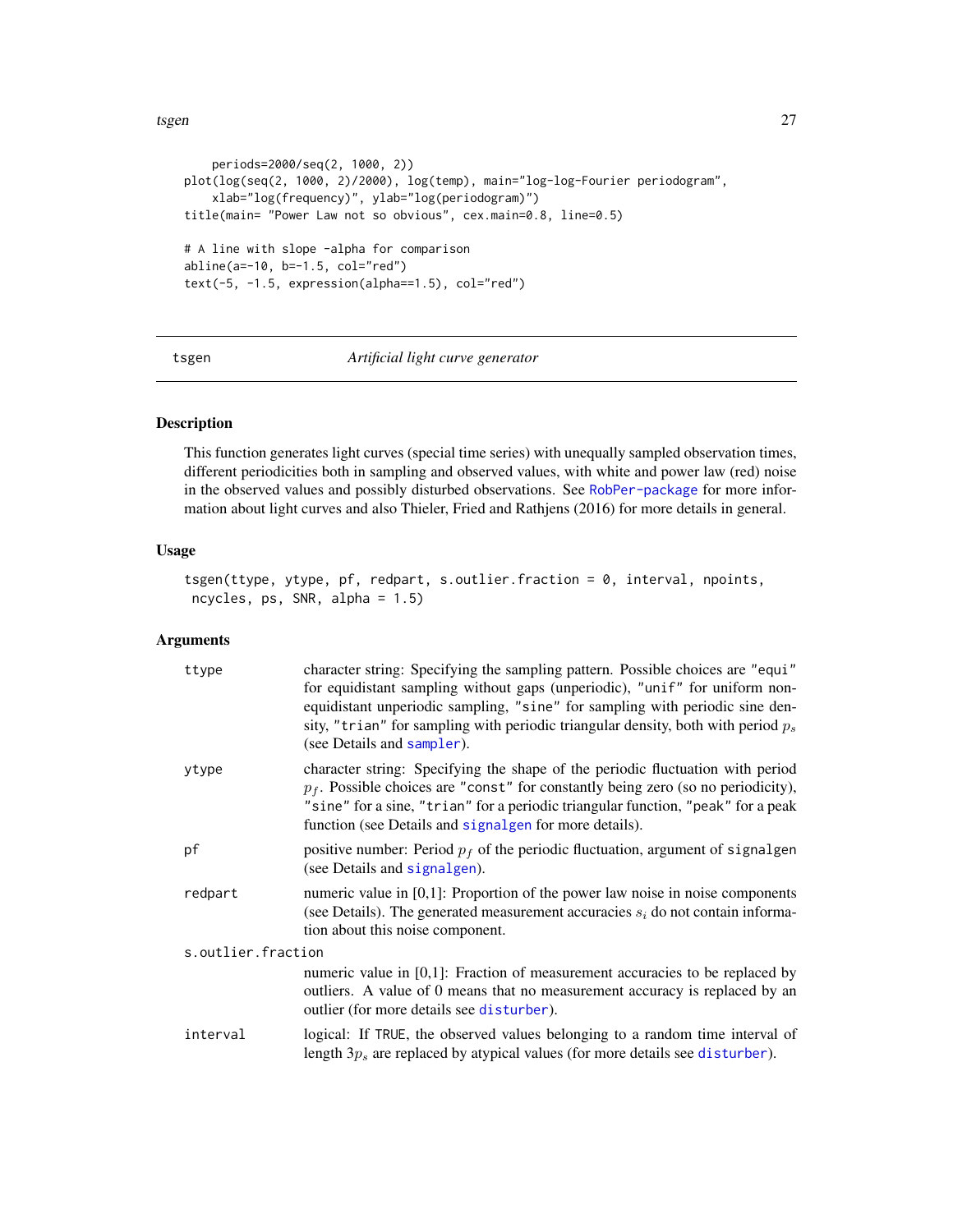<span id="page-27-0"></span>

| npoints    | integer value: Defines the sample size $n$ for the generated light curve.                                                              |
|------------|----------------------------------------------------------------------------------------------------------------------------------------|
| ncycles    | integer value: number $n_s$ of sampling cycles that is observed (see Details).                                                         |
| ps         | positive number: Sampling period $p_s$ , influencing the sampling and how the<br>light curve is disturbed (see Details and disturber). |
| <b>SNR</b> | positive number: Defines the relation between signal $y_f$ and noise $y_w + y_r$ (see<br>Details).                                     |
| alpha      | numeric value: Power law index $\alpha$ for the power law noise component $y_r$ (see<br>Details).                                      |

#### Details

tsgen generates an artificial light curve consisting of observation times  $t_1, \ldots, t_n$ , observation values  $y_1, \ldots, y_n$  and measurement accuracies  $s_1, \ldots, s_n$ . It calls several subfunctions (see there for details):

[sampler](#page-19-1) is used to sample observation times  $t_1, \ldots, t_n$  in the interval  $[0, n_s * p_s]$  with a possibly periodic sampling of period  $p_s$ .

[signalgen](#page-21-1) generates periodically varying values  $y_{f,1}, \ldots, y_{f,n}$  at time points  $t_1, \ldots, t_n$  with fluctuation period  $p_f$ .

[lc\\_noise](#page-10-1) samples measurement accuracies  $s_1, \ldots, s_n$  from a Gamma(3,10)-distribution and a white noise component  $y_{w,1}, \ldots, y_{w,n}$  with from  $\mathcal{N}(0, s_i^2)$  distributions. A second noise component  $y_{r,1}, \ldots, y_{r,n}$  does not depend on the  $s_i$ . It is generated as red noise, i.e. following a power law with power law index  $\alpha$ . For white noise choose  $\alpha = 0$ , for flicker noise (pink noise)  $\alpha = 1$ , for brown noise  $\alpha = 2$ . The power law noise is generated using [TK95\\_uneq](#page-24-1) and [TK95](#page-23-1). The noise components are scaled so that the variance of the  $y_{r,i}$  has approximately the proportion redpart in the overall noise variance and that SNR is the ratio  $var(y_f)/var(y_w + y_r)$ . The observed values are set to  $y_i = y_{f;i} + y_{w;i} + y_{r;i} \forall i$ .

[disturber](#page-6-1) disturbes the light curve replacing measurement accuracies  $s_i$  by outliers (if s. outlier. fraction>0) and observed values  $y_i$  by atypical values (if interval=TRUE). In case of s. outlier. fraction=0 and interval=FALSE, the function returns all values unchanged.

#### Value

| tt | numeric vector: Generated observation times $t_1, \ldots, t_n$ .      |
|----|-----------------------------------------------------------------------|
| V  | numeric vector: Generated observation values $y_1, \ldots, y_n$ .     |
| S. | numeric vector: Generated measurement accuracies $s_1, \ldots, s_n$ . |

#### Note

Note that the white noise components' variances are exactly  $s_i^2$ , so the  $s_i$  are no estimates, but true values. In this sense, the measurement accuracies of a generated light curve are more informative than for real light curves, where the measurement accuracies are estimates, see Thieler et al. (2013), where also a former version of this function is applied.

To lower the informativity of the measurement accuracies, set redpart to a strictly positive value, possibly with alpha=0 if no other noise components than white ones are required.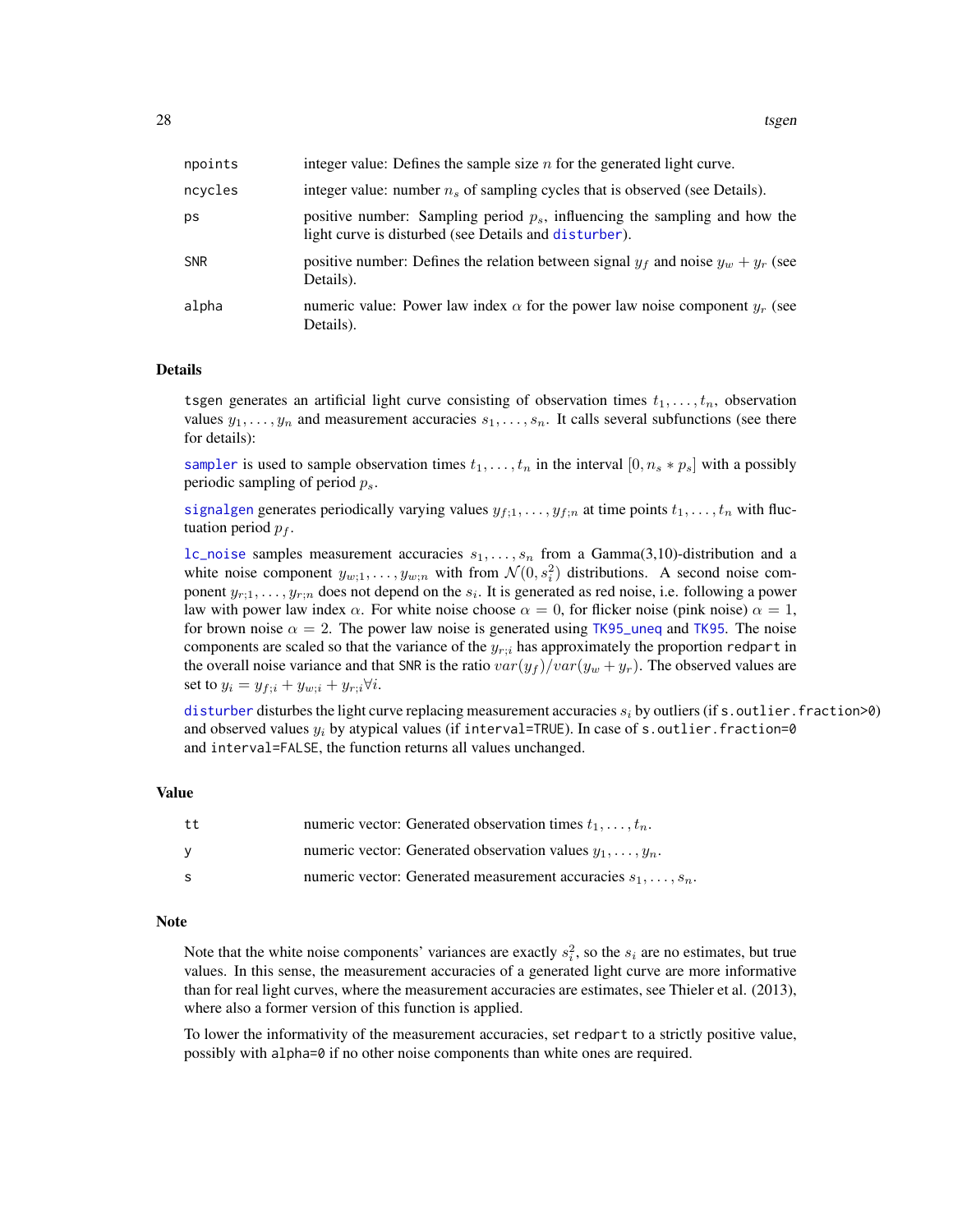#### <span id="page-28-0"></span>Author(s)

Anita M. Thieler and Jonathan Rathjens

#### **References**

Thieler, A. M., Backes, M., Fried, R. and Rhode, W. (2013): Periodicity Detection in Irregularly Sampled Light Curves by Robust Regression and Outlier Detection. Statistical Analysis and Data Mining, 6 (1), 73-89

Thieler, A. M., Fried, R. and Rathjens, J. (2016): RobPer: An R Package to Calculate Periodograms for Light Curves Based on Robust Regression. Journal of Statistical Software, 69 (9), 1-36, <doi:10.18637/jss.v069.i09>

#### See Also

Applies [sampler](#page-19-1), [signalgen](#page-21-1), [lc\\_noise](#page-10-1), [disturber](#page-6-1), [TK95](#page-23-1), [TK95\\_uneq](#page-24-1).

#### Examples

```
# Generate a light curve:
set.seed(22)
lightcurve<- tsgen(ttype="sine", ytype="peak" , pf=7, redpart=0.1, s.outlier.fraction=0,
    interval=FALSE, npoints=200, ncycles=100, ps=5, SNR=3, alpha=0)
# Or do it step by step:
# First sampling observation times:
set.seed(22)
tt <- sampler(ttype="sine", npoints=200, ncycles=100, ps=5)
# show obviously irregular observation times as grey vertical bars on a red time line:
plot(tt, tt*0, type="n", axes=FALSE, xlab="Observation Times", ylab="")
    abline(v=tt, col="grey")
axis(1, pos=0, col="red", col.axis="red")
# Sampling period is 5, look at observation times modulo 10:
hist(tt%%5, xlab="Observation time modulo 5",
    main="Sine Distribution for the phase (tt modulo 5)", freq=FALSE)
dsin \le function(tt) 0.2*(sin(2*pi*tt/5)+1)curve(dsin, add=TRUE)
# Then generate periodic fluctuation
yf <- signalgen(tt, ytype="peak", pf=7)
plot(tt, yf, xlab="Observation Times", ylab="Periodic Fluctuation")
plot(tt%%7, yf, main="Phase Diagram (time modulo 7)",
    xlab="Observation time modulo 7", ylab="Periodic Fluctuation")
# Add noise and scale signal to the right SNR
temp <- lc_noise(tt,sig=yf, SNR=3, redpart=0.1, alpha=0)
y <- temp$y
s <- temp$s
```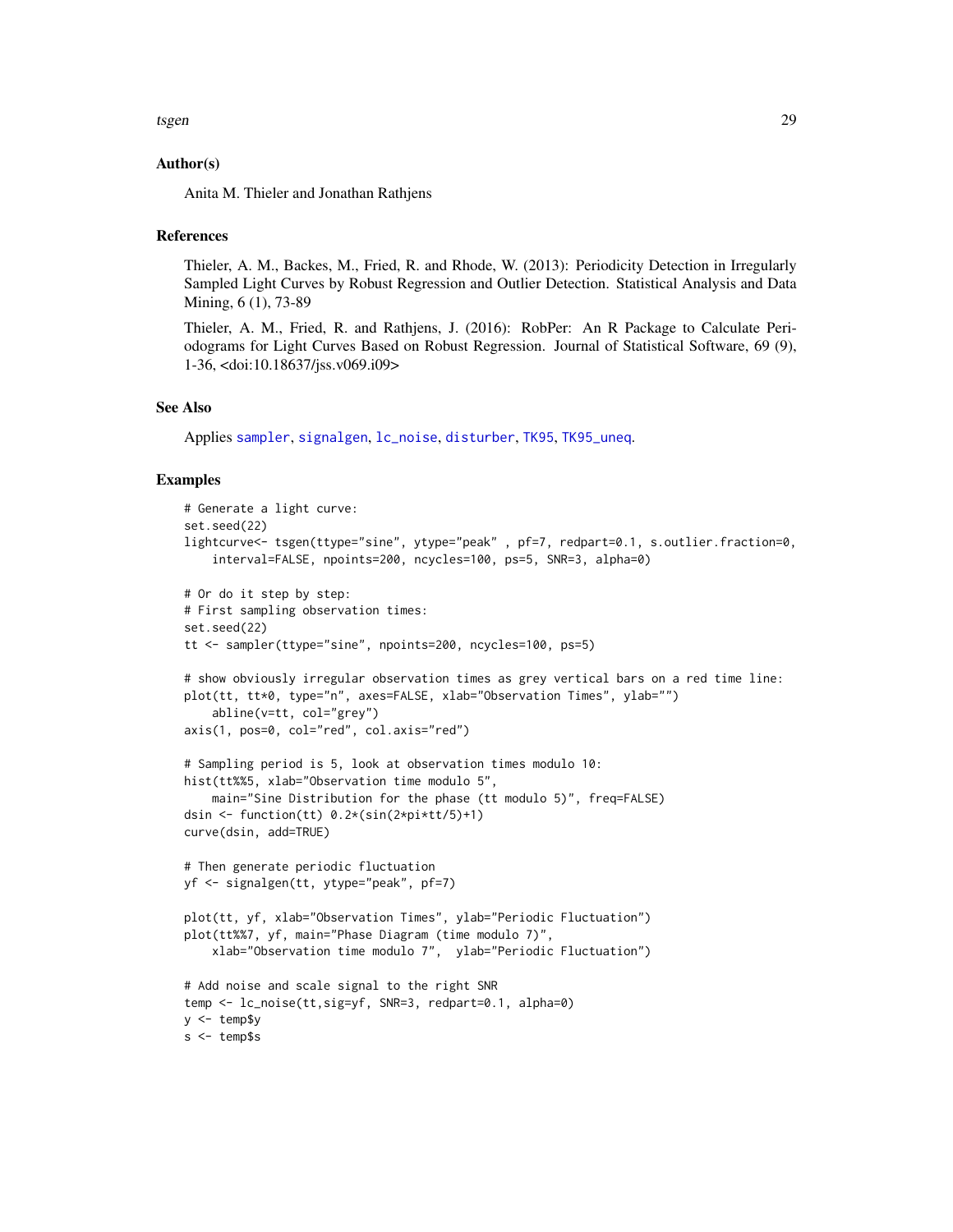```
# Plotting the light curve (vertical bars show measurement accuracies)
plot(tt, y, pch=16, cex=0.5, xlab="t", ylab="y", main="a Light Curve")
rect(tt, y+s, tt, y-s)
# The lightcurve has period 7:
plot(tt%%7, y, pch=16, cex=0.5, xlab="t", ylab="y",
   main="Phase Diagram of a Light Curve")
rect(tt%%7, y+s, tt%%7, y-s)
# replace measurement accuracies by tiny outliers or include a peak
temp <- disturber(tt,y,s,ps=5, s.outlier.fraction=0, interval=FALSE)
# Phase diagram (observation times modulo 10)
plot(tt%%7, temp$y, pch=16, cex=0.5, xlab="t", ylab="y",
    main="Phase Diagram of a Light Curve")
rect(tt%%7, temp$y+temp$s, tt%%7, temp$y-temp$s)
# The result is the same:
all(cbind(tt,temp$y,temp$s)==lightcurve)
```
<span id="page-29-1"></span>Xgen *Designmatrix generator*

#### Description

This function is used to create the designmatrices needed in RobPer to fit periodic functions. See RobPer or Thieler, Fried and Rathjens (2016) for Details.

#### Usage

Xgen(tt, n, s, pp, design, steps = 10)

# Arguments

| tt     | real-valued vector of length n: Observation times.                                                                                                                                                                                                                                                                                              |
|--------|-------------------------------------------------------------------------------------------------------------------------------------------------------------------------------------------------------------------------------------------------------------------------------------------------------------------------------------------------|
| n      | integer: Sample size.                                                                                                                                                                                                                                                                                                                           |
| S      | numeric vector of length n: Measurement errors to perform weighted regression,<br>else set $s = rep(1, n)$ .                                                                                                                                                                                                                                    |
| pp     | positive number: Trial period.                                                                                                                                                                                                                                                                                                                  |
| design | character string: Shape of the periodic function to be fitted, possible choices are<br>"step", "sine", "fourier(2)", "fourier(3)", "splines" (see RobPer for<br>details) and "stepB". The latter generates a step function like "step", but with<br>opposite jumping time points. This is needed for RobPer with model="2step"<br>(see RobPer). |
| steps  | Number of steps for the step functions                                                                                                                                                                                                                                                                                                          |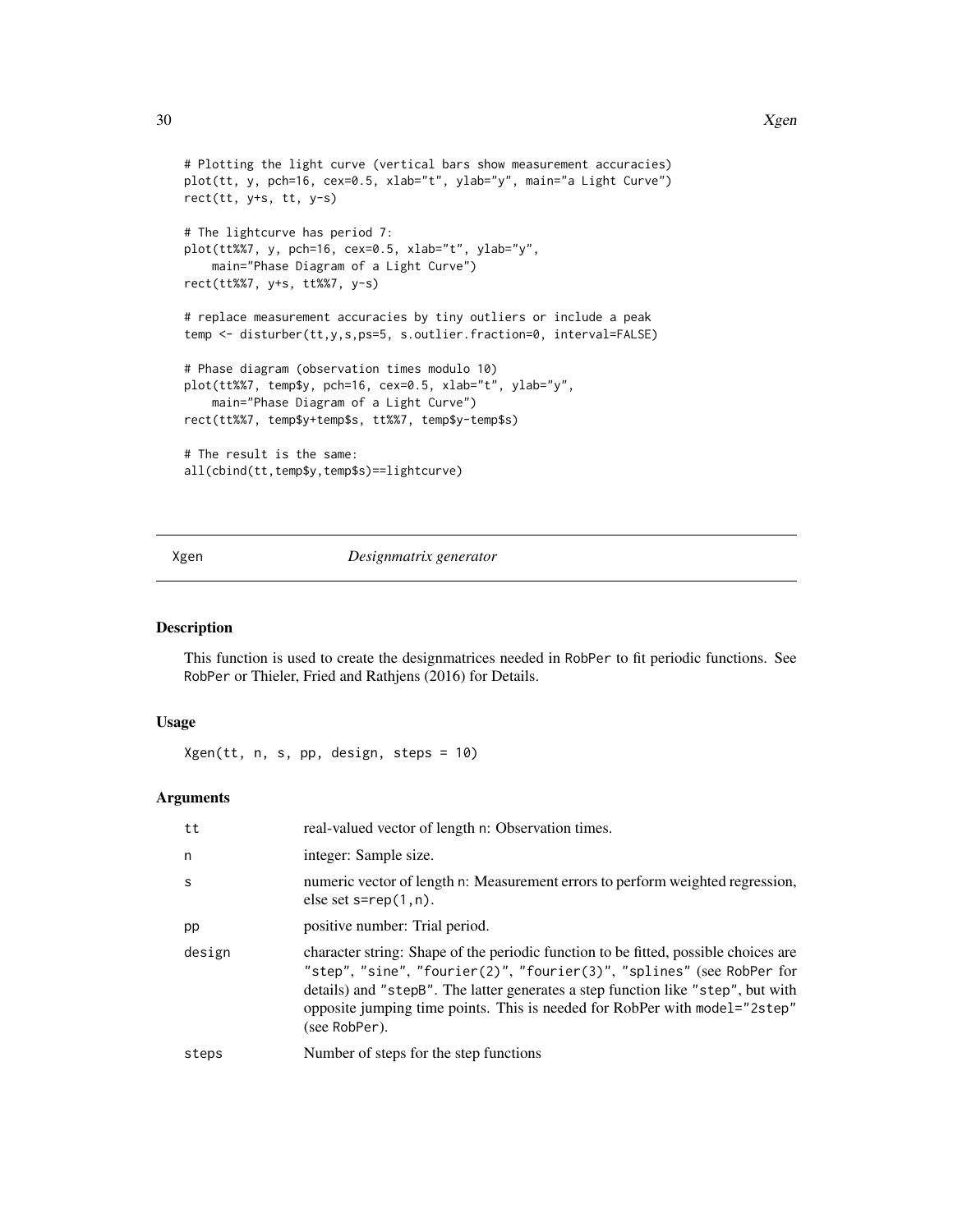<span id="page-30-0"></span> $Xgen$  31

# Value

numeric matrix: Designmatrix.

#### Note

A former version of this function is used in Thieler et al. (2013).

# Author(s)

Anita M. Thieler and Jonathan Rathjens

#### References

Thieler, A. M., Backes, M., Fried, R. and Rhode, W. (2013): Periodicity Detection in Irregularly Sampled Light Curves by Robust Regression and Outlier Detection. Statistical Analysis and Data Mining, 6 (1), 73-89

Thieler, A. M., Fried, R. and Rathjens, J. (2016): RobPer: An R Package to Calculate Periodograms for Light Curves Based on Robust Regression. Journal of Statistical Software, 69 (9), 1-36, <doi:10.18637/jss.v069.i09>

# See Also

Applied in [RobPer](#page-16-1), see [FastTau](#page-8-1) for an example.